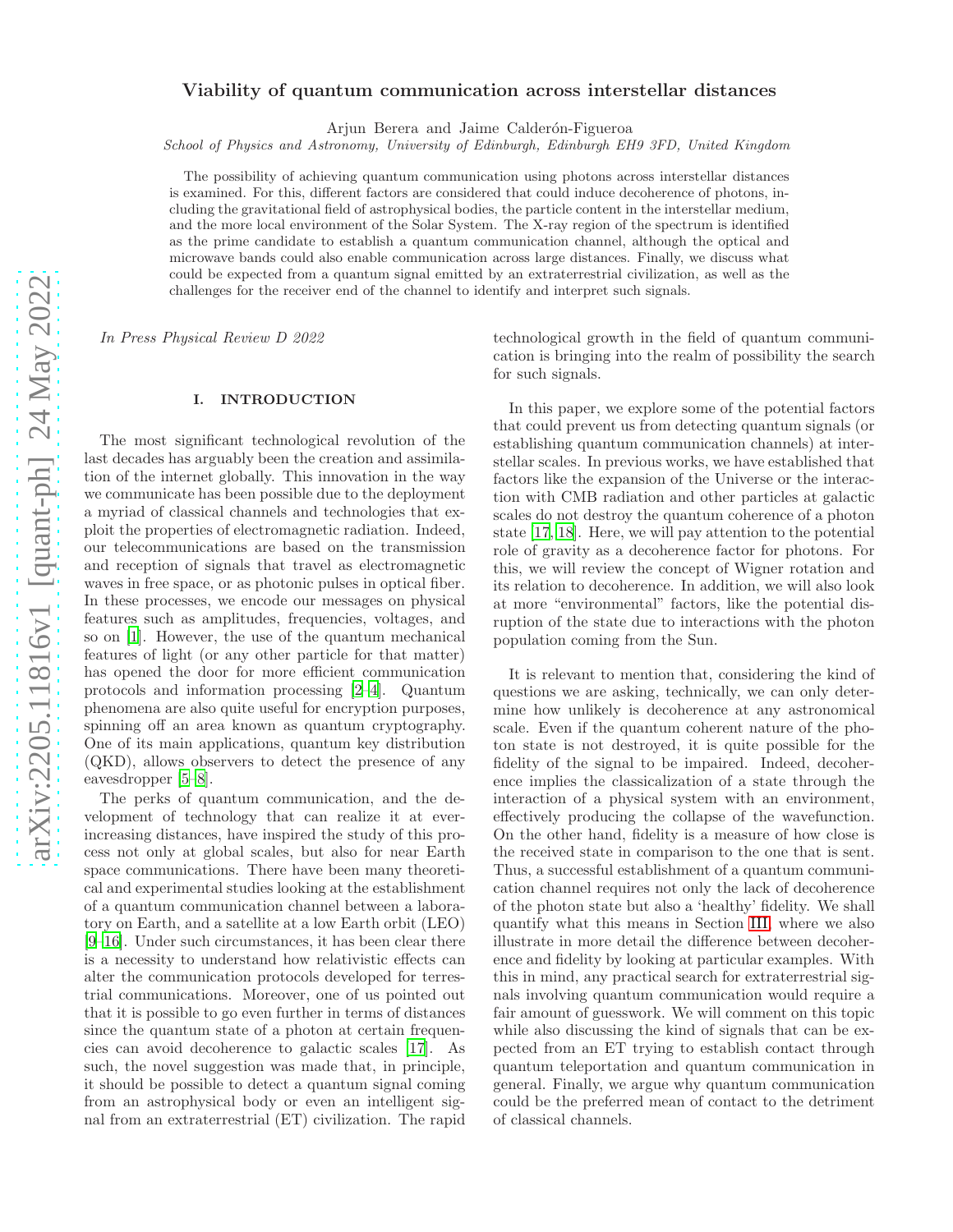### A. On the quantum state of photons

Before going into the details of quantum communication through photons and what factors can disrupt it in space, let us quickly review a few basic but crucial aspects of the quantum theory of electromagnetism, which ultimately leads to the concept of photon. We will also comment on why one can assign a quantum state a la Schrödinger despite working on a manifestly field theory framework.

The concept of photon is a direct consequence of the quantum nature of light, an idea first explored by Einstein in order to explain the photoelectric effect [\[19\]](#page-15-3). However, it was Dirac who described radiation as the simultaneous manifestation of the wave and particle duality of light. In this way, phenomena like diffraction and interference, which had been successfully described by a wave theory of light, could be understood while also looking at the excitations of an atom located along a wave front as the absorption of a quanta of energy of the field [\[20\]](#page-15-4). Thus, Einstein's photons could be associated to quantized simple harmonic oscillators, which in turn are associated to the modes of the electromagnetic field. Let us quickly show the quantization of the (free) electromagnetic field, following [\[21](#page-15-5)]. First, we expand the magnetic vector potential  $A$  in its Fourier modes,

$$
\mathbf{A}(\mathbf{r}, \mathbf{t}) = \frac{1}{\sqrt{\epsilon_0 \mathbf{V}}} \sum_{\mathbf{k}} \mathcal{A}_{\mathbf{k}}(\mathbf{t}) e^{i\mathbf{k} \cdot \mathbf{r}} . \tag{1}
$$

Choosing the transverse gauge, we have

$$
\frac{i}{\sqrt{\epsilon_0 V}} \sum_{\mathbf{k}} \mathbf{k} \cdot \mathcal{A}_{\mathbf{k}}(t) e^{i\mathbf{k} \cdot \mathbf{r}} = 0 \implies \mathbf{k} \cdot \mathcal{A}_{\mathbf{k}}(t) = 0 , \quad (2)
$$

which ultimately leads to the reality condition  $\mathcal{A}_{-{\bf k}}(t) =$  $\mathcal{A}_{\mathbf{k}}^{*}(t)$ . Then, the Fourier modes of the field satisfy the wave equation

$$
\left(\frac{\partial^2}{\partial t^2} + \omega^2\right) A_{\mathbf{k}}(t) = 0 , \qquad (3)
$$

where  $\omega = kc$ , and which has solutions of the form

$$
\mathcal{A}_{\mathbf{k}}(t) = \sum_{s} \left[ \mathcal{E}_{\mathbf{k}s} a_{\mathbf{k}} e^{-i\omega t} + \mathcal{E}_{-\mathbf{k}s}^{*} a_{-\mathbf{k}}^{*} e^{i\omega t} \right] , \qquad (4)
$$

where  $\mathcal{E}_{\mathbf{k}s}$  denotes the two possible orthogonal polarization vectors. It follows that the electric and magnetic fields can be respectively written as

$$
\mathbf{E}(\mathbf{r},t) = \frac{i}{\sqrt{\epsilon_0 V}} \sum_{\mathbf{k},s} \omega[u_{\mathbf{k}s}(t)\mathcal{E}_{\mathbf{k}s}e^{i\mathbf{k}\cdot\mathbf{r}} - \text{c.c.}], \quad (5)
$$

$$
\mathbf{B}(\mathbf{r},t) = \frac{i}{\sqrt{\epsilon_0 V}} \sum_{\mathbf{k},s} \omega[u_{\mathbf{k}s}(t)(\mathbf{k} \times \mathcal{E}_{\mathbf{k}s})e^{i\mathbf{k}\cdot\mathbf{r}} - \text{c.c.}], \quad (6)
$$

where for future convenience we have introduced  $u_{\mathbf{k}s}(t) =$  $a_{\mathbf{k}s}e^{-i\omega t}$ . With these expressions at hand, we can write the energy of the field as

$$
H = \frac{1}{2} \int \left[ \epsilon_0 \mathbf{E}^2(\mathbf{r}, t) + \frac{1}{\mu_0} \mathbf{B}^2(\mathbf{r}, t) \right] dV
$$
  
= 
$$
2 \sum_{\mathbf{k}, s} \omega^2 |u_{\mathbf{k}s}(t)|^2.
$$
 (7)

As is well known, the quantization of the field requires to promote the fields to operators, and to impose commutation relations on its modes (or alternatively on canonical variables which in turn imply the commutation relations of the Fourier components). These relations are

$$
\left[\hat{a}_{\mathbf{k}s}(t),\hat{a}_{\mathbf{k}'s'}^{\dagger}(t)\right]=\delta_{\mathbf{k}\mathbf{k}'}^{3}\delta_{ss'}\,,\tag{8}
$$

with any other combination yielding zero.<sup>[1](#page-1-0)</sup> Then, the Hamiltonian operator is given by

$$
\hat{H} = \sum_{\mathbf{k},s} \hbar \omega \left[ \hat{a}_{\mathbf{k}s}^{\dagger}(t) \hat{a}_{\mathbf{k}s}(t) + \frac{1}{2} \right] , \qquad (9)
$$

so that it has the same eigenstates of the number operator  $\hat{n}_{\mathbf{k}s} = \hat{a}_{\mathbf{k}s}^{\dagger} \hat{a}_{\mathbf{k}s}$ . Then, one can show how  $\hat{a}_{\mathbf{k}s}^{\dagger}$  creates one quanta of a state with energy  $\omega$  and helicity s, whilst  $\hat{a}_{\mathbf{k}s}$  annihilates it. Accounting for every possible mode, a general state vector can be expressed as

$$
|\psi\rangle = \sum_{\{n_{\mathbf{k}}\}} c_{\{n_{\mathbf{k}}\}} |\{n_{\mathbf{k}}\}\rangle , \qquad (10)
$$

where  ${n_k}$  denotes the set of occupation numbers of every mode. Notice that in principle this should not be interpreted as a wavefunction of the photon(s). Heuristically, this can be understood due to the fact that a wavefunction can be projected into position space and we can ask questions such as the probability to find a (matter) particle in a certain position. It is not sensible to ask such questions for light, and instead questions such as the probability of the photon, characterized by the state  $|\psi\rangle$ , to excite an atom at a certain positions can be addressed. However, it can be useful to work with localized excitations of the electromagnetic field, especially in a laboratory setting or, for example, for quantum communication processes. Even though one must be careful with the interpretation of this 'wavefunction', we can introduce a state like the following

$$
|\psi\rangle = C \sum_{\mathbf{k}} e^{-(\mathbf{k} - \mathbf{k_0})^2 / 4\sigma^2} e^{-i\mathbf{k} \cdot \mathbf{r_0}} |1_{\mathbf{k}s}, \{0\}\rangle , \qquad (11)
$$

which is a linear superposition of one-photon states. Notice how this state does not have a definite momentum,

<span id="page-1-0"></span><sup>&</sup>lt;sup>1</sup> We require to rescale the Fourier components as  $\hat{a}_{\mathbf{k}s} \rightarrow \sqrt{\frac{\hbar}{\hat{a}}\hat{a}}$  and similarly for  $\hat{a}^{\dagger}$  $\frac{\hbar}{2\omega\epsilon_0V}\hat{a}_{\mathbf{k}s}$ , and similarly for  $\hat{a}_{\mathbf{k}s}^{\dagger}$ .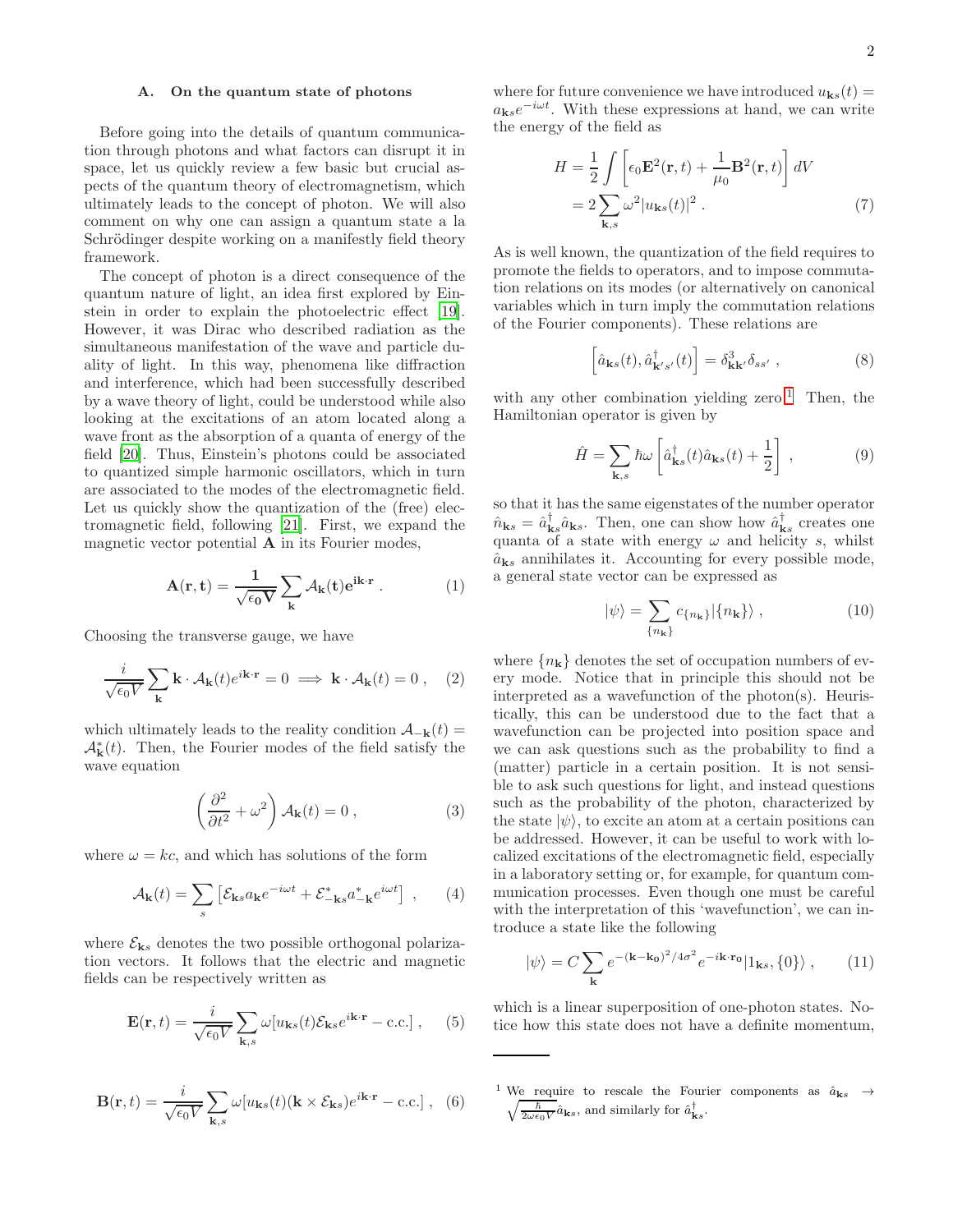and can be instead interpreted as a Gaussian wave packet spread about  $k_0$ . With this caveat in mind, we can work with single-photon states a la Schrödinger, as we will do in the next section.

## <span id="page-2-1"></span>II. QUANTUM TELEPORTATION

Quantum communication, as a field, is closely related to quantum information processing and quantum teleportation, with quantum entanglement as a common thread between them [\[22](#page-15-6)[–24\]](#page-15-7). Indeed, the entanglement of a quantum state can be utilized in various aspects of treating information, and it allows for the information of such state to be transferred from one location to another. Let us illustrate this by considering an observer, Alice  $(A)$ , who is in possession of a quantum state  $|\chi\rangle$  characterizing a system like a spin-1/2 particle, a photon or some such identical particle. Alice wants to send the complete information of the quantum state  $|\chi\rangle$  (which need not be known to her) to Bob  $(B)$ , who also has one of these identical particles. Through quantum teleportation, the particle at Bob's location can be placed in exactly the same state  $|\chi\rangle$  as the particle Alice was in possession of. In doing so, it is as if the material system in one location has been moved to another location. However, quantum teleportation does not physically move particles, but rather it is a process of communication requiring both a shared entanglement and a classical channel. As one of the components involves classical communication, information cannot be transferred any faster than the speed of light [\[22](#page-15-6)].

A simple example of quantum teleportation is as follows. Consider two photons prepared in the Bell state,

$$
|\Psi_{AB}^{-}\rangle = \frac{1}{\sqrt{2}}\left[|+_{A}-_{B}\rangle-|-_{A}+_{B}\rangle\right] ,\qquad(12)
$$

where  $|+\rangle$  and  $|-\rangle$  denote the two polarization states of the photon, and the subscripts label who is in possession of the respective state. It is crucial that Alice and Bob agree beforehand on the above entangled state, regardless of how it was prepared or handed over to them. Setting this up is known as establishing a shared entanglement. Next, Alice has an additional photon in the (normalized) state

$$
|\chi_{A'}\rangle = c|+_{A'}\rangle + d|-_{A'}\rangle , \qquad (13)
$$

whose information she wishes to send to Bob. Then, the three-particle state is

$$
|\Phi_{A'AB}\rangle = c|+_A\rangle |\Psi_{AB}^-\rangle + d|-_A\rangle |\Psi_{AB}^-\rangle
$$
\n
$$
= \frac{c}{\sqrt{2}} [ |+_A\rangle |+_A\rangle |-_B\rangle - |+_A\rangle |+_A\rangle |+_B\rangle ]
$$
\n
$$
+ \frac{d}{\sqrt{2}} [ |-_A\rangle |+_A\rangle |-_B\rangle - |-_A\rangle |-_A\rangle |+_B\rangle ] .
$$
\n(14)

This expression can be rewritten in terms of the Bell states basis<sup>[2](#page-2-0)</sup> for Alice as follows

$$
|\Phi_{A'AB}\rangle = \frac{1}{2} \left[ |\Psi_{A'A}^{-}\rangle(-c|+B\rangle - d|-B\rangle) + |\Psi_{A'A}^{+}\rangle(-c|+B\rangle + d|-B\rangle) + |\Phi_{A'A}^{-}\rangle(c|-B\rangle + d|+B\rangle) + |\Phi_{A'A}^{+}\rangle(c|-B\rangle - d|+B\rangle) \right].
$$
 (15)

We see that in this basis the states at  $B$  are related to  $|\chi\rangle$  by unitary transformations. Then, if Alice makes an observation of one of the above four Bell states, she can communicate the outcome to Bob via a classical channel, requiring two classical bits of information. That is the crucial fact that ensures that information cannot travel faster than light. Moreover, once Alice performs an observation (effectively teleporting the state  $|\chi\rangle$  to Bob), the state  $|\chi_{A'}\rangle$  at her side is destroyed, in agreement with the no-cloning theorem.

The above has been an idealized description of quantum teleportation. There are several technical problems that need to be addressed to actually realize such a process. First, how is the entangled Bell state created. For this there are methods such as spontaneous parametric down conversion [\[25](#page-15-8)[–27](#page-15-9)]. Then, having created a Bell state, both particles of this state need to be given to the two respective observers  $A$  and  $B$ . If there are any environmental factors that interfere with either of the two particles in the transmitting or receiving apparatus or on their journey to the two observers, the quantum coherence between the two particles will of course be degraded [\[9,](#page-14-5) [26\]](#page-15-10). This will be an important point to consider for demands placed on the ultra-long distances required for interstellar teleportation and will be discussed in the following sections. What is known from experiments is quantum teleportation has been successful over long distances with photons propagating both through fiber optic cables [\[28](#page-15-11), [29\]](#page-15-12) up to distances of order 10 km, through the atmosphere close to sea level, up to around a hundred kilometers [\[10](#page-14-6), [30](#page-15-13), [31\]](#page-15-14), and up to over a thousand kilometers via satellite to ground teleportation [\[14\]](#page-14-7). Both through fiber optics and low altitude atmospheric transmission, loss of signal to the medium has limited the distance to which teleportation can be successful. For the satellite based experiment, where most of the photon journey remains at altitudes above  $\sim$  10 km, attenuation loss is substantially reduced, thus allowing for much longer distance teleportation. Another detail is that a Bell state measurement has to be performed by the observer A who wants to send the quantum state to B. Various techniques have been developed to make such measurements [\[32](#page-15-15), [33\]](#page-15-16).

<span id="page-2-0"></span><sup>&</sup>lt;sup>2</sup> The Bell states are  $|\Psi^{\pm}\rangle = \frac{1}{\sqrt{2}}(|+-\rangle \pm |-+\rangle)$  and  $|\Phi^{\pm}\rangle = \frac{1}{\sqrt{2}}(|+$  $\ket{+} \pm \ket{--}$ ). They are referred to as one *ebit* of entanglement.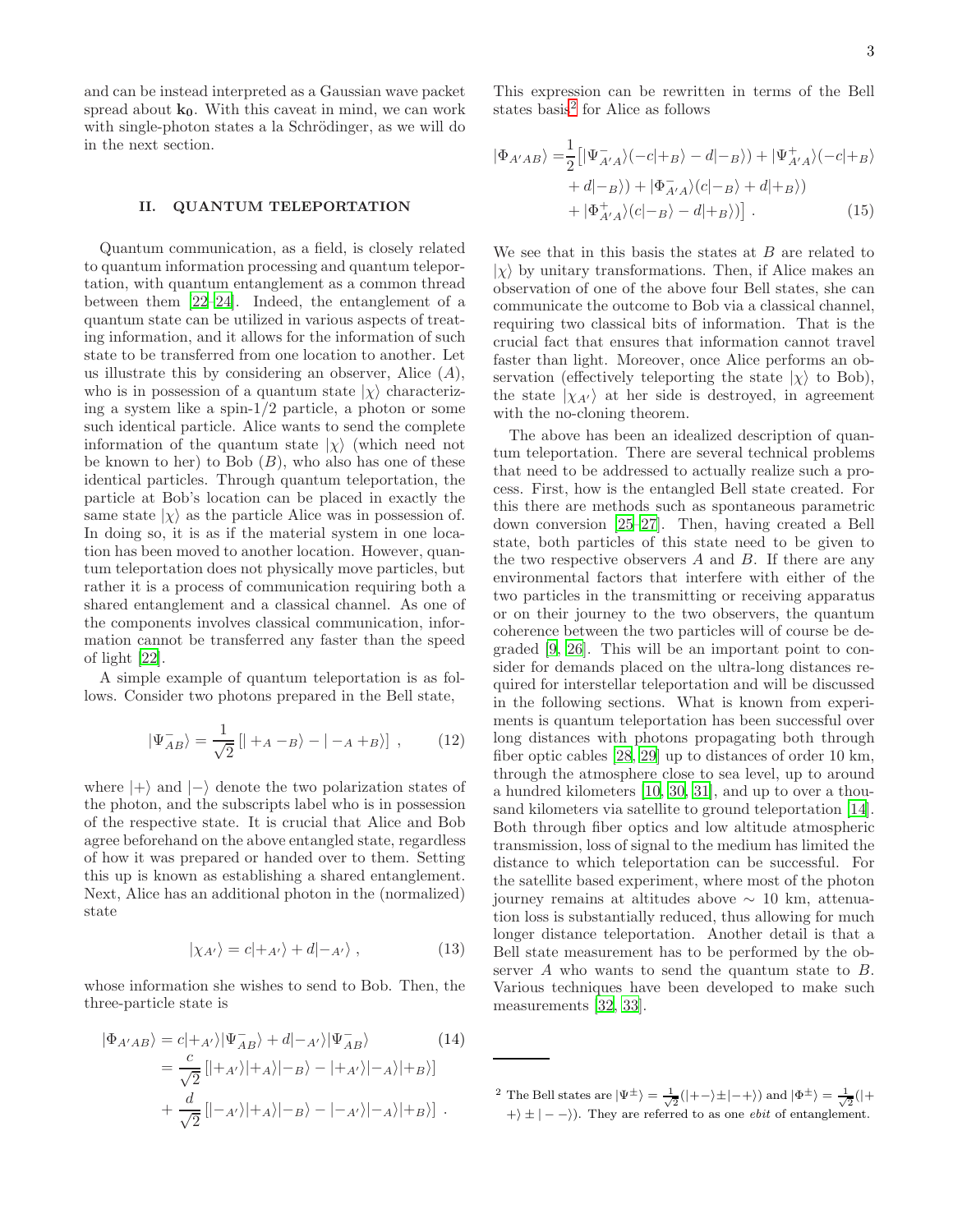# <span id="page-3-0"></span>III. GRAVITATIONAL EFFECTS ON THE PHOTON QUANTUM STATE

A priori, one of the ways that the quantum state of a photon could be disrupted is through the interaction with a gravitational field. Implementing a quantum communication channel at astronomical scales implies that photons may need to travel across the gravitational field generated by many astrophysical sources. Naturally, that would be the case if either the transmitter or the receiver are on a planet or in an orbit near one. Another common source to account for are nearby stars, such as for solar–system type environments.

The study of gravitational effects on quantum communication is not new. Primarily, the problem of establishing quantum communication with a satellite in a low Earth orbit has been tackled. In one way or another, the main goal is to compute the fidelity of the channel and to determine how gravity affects it. However, here we are contemplating the idea of being just on the receiver end of the communication channel, without any control over the protocol or any other factor. As such, as a first step, one can only ask about the feasibility of photons avoiding decoherence. We will argue in favor of this point while stressing that lack of decoherence is not equivalent to maintaining full fidelity. Thus, even if such signals exist, a big part of the detection and processing would be the guesswork involved in it. In this way, the lack of decoherence is considered a necessary starting point.

In order to make our case for the lack of decoherence for massless  $U(1)$  bosons (photons), we shall briefly review the concept of Wigner rotation, first looking more generally at how the states corresponding to both massive and massless particles transform under unitary operators and the crucial difference between them. Next, we will look at a formalism to compute the fidelity specifically for photons under gravitational influence. We will see that even though the fidelity can change, one can achieve relatively minor corrections to the signal for certain cases, providing further evidence that an interstellar contact through quantum communication could be achieved.

#### A. Wigner rotation

The concept of Wigner rotation emerges in the context of the representations of the Poincar´e group (translations  $+$  rotations  $+$  boosts in flat spacetime). The Poincaré group is noncompact, so all its unitary representations are infinite-dimensional. Nevertheless, Wigner managed to classify the states by looking instead to the representations of a suitable subgroup of the Lorentz group, known as the little group [\[34\]](#page-15-17).

To see how this comes about, let us start with a singleparticle state  $|p, \sigma\rangle$ , where p denotes its momentum and  $\sigma$  any other possible labels, which are ultimately determined by the Casimir invariants of the group. Then, we have that

$$
P^{\mu}|p,\sigma\rangle = p^{\mu}|p,\sigma\rangle ,\qquad (16)
$$

where  $P^{\mu}$  is the momentum operator. Now, let  $\Lambda$  be a Poincaré transformation and  $U(\Lambda)$  the induced unitary linear transformation in a Hilbert space, such that  $|\Psi\rangle \to U(\Lambda) |\Psi\rangle$ . One can then show that  $U(\Lambda) |p, \sigma\rangle$  is an eigenstate of  $P^{\mu}$  with eigenvalue  $\Lambda p$ . Hence, it follows that

<span id="page-3-1"></span>
$$
U(\Lambda)|p,\sigma\rangle = \sum_{\sigma'} C_{\sigma\sigma'}(\Lambda,p)|\Lambda p,\sigma'\rangle ,\qquad (17)
$$

where, by an appropriate choice of basis,  $C_{\sigma\sigma'}$  can be made block-diagonal, and one could look at them to arrive to the irreducible representations [\[35,](#page-15-18) [36\]](#page-15-19).

Notice that the states in the space spanned by the eigenvectors  $|p, \sigma\rangle$  – with  $p^2$  the same for all of them – are isomorphic to each other [\[37](#page-15-20)]. Then, we can take a fixed fiducial four-vector  $k$ , for which there exists a Lorentz transformation such that  $p^{\mu} = L^{\mu}{}_{\nu}k^{\nu}$ , and

<span id="page-3-2"></span>
$$
|p,\sigma\rangle = N(p)U(L(p))|k,\sigma\rangle ,\qquad (18)
$$

where  $N(p)$  is a normalization factor. From the eqs. [\(17\)](#page-3-1) and [\(18\)](#page-3-2), we have

$$
U(\Lambda)|p,\sigma\rangle = N(p)U(L(\Lambda p))U(W(\Lambda,p))|k,\sigma\rangle ,\quad (19)
$$

where

$$
W(\Lambda, p) \equiv L^{-1}(\Lambda, p)\Lambda L(p) . \qquad (20)
$$

This operator defines the Wigner rotation, whose action on  $k$  yields

$$
W^{\mu}{}_{\nu}k^{\nu} = k^{\mu} \tag{21}
$$

i.e., it belongs to a subgroup of the Lorentz group that leaves  $k^{\mu}$  invariant. This is the advertised little group. The induced unitary operations of these operators are of the form

$$
U(W)|k,\sigma\rangle = \sum_{\sigma'} D_{\sigma\sigma'}(W)|k,\sigma'\rangle ,\qquad (22)
$$

where the coefficients  $D(W)$  are a representation of the little group. Finally, for any  $\Lambda$  we have

<span id="page-3-3"></span>
$$
U(\Lambda)|p,\sigma\rangle = \frac{N(p)}{N(\Lambda p)} \sum_{\sigma'} D_{\sigma\sigma'}(W(\Lambda,p))|\Lambda p,\sigma'\rangle , \quad (23)
$$

where  $N(p) = \sqrt{k^0/p^0}$ , as shown in [\[35](#page-15-18)].

Naturally, the little group depends on the "choice" of  $k^{\mu}$ , particularly on  $p^2$  and  $sign(p^0)$ , which are invariant under proper orthochronous Lorentz transformations. We identify two physically meaningful solutions: massive particles, with  $p^2 = m^2 > 0$  and  $k^{\mu} = (m, 0);$ and massless particles, with  $p^2 = 0$  and  $k^{\mu} = (E, 0, 0, E)$ . As such, the little group for massive particles is the rotation group in three dimensions,  $SO(3)$ ; and for massless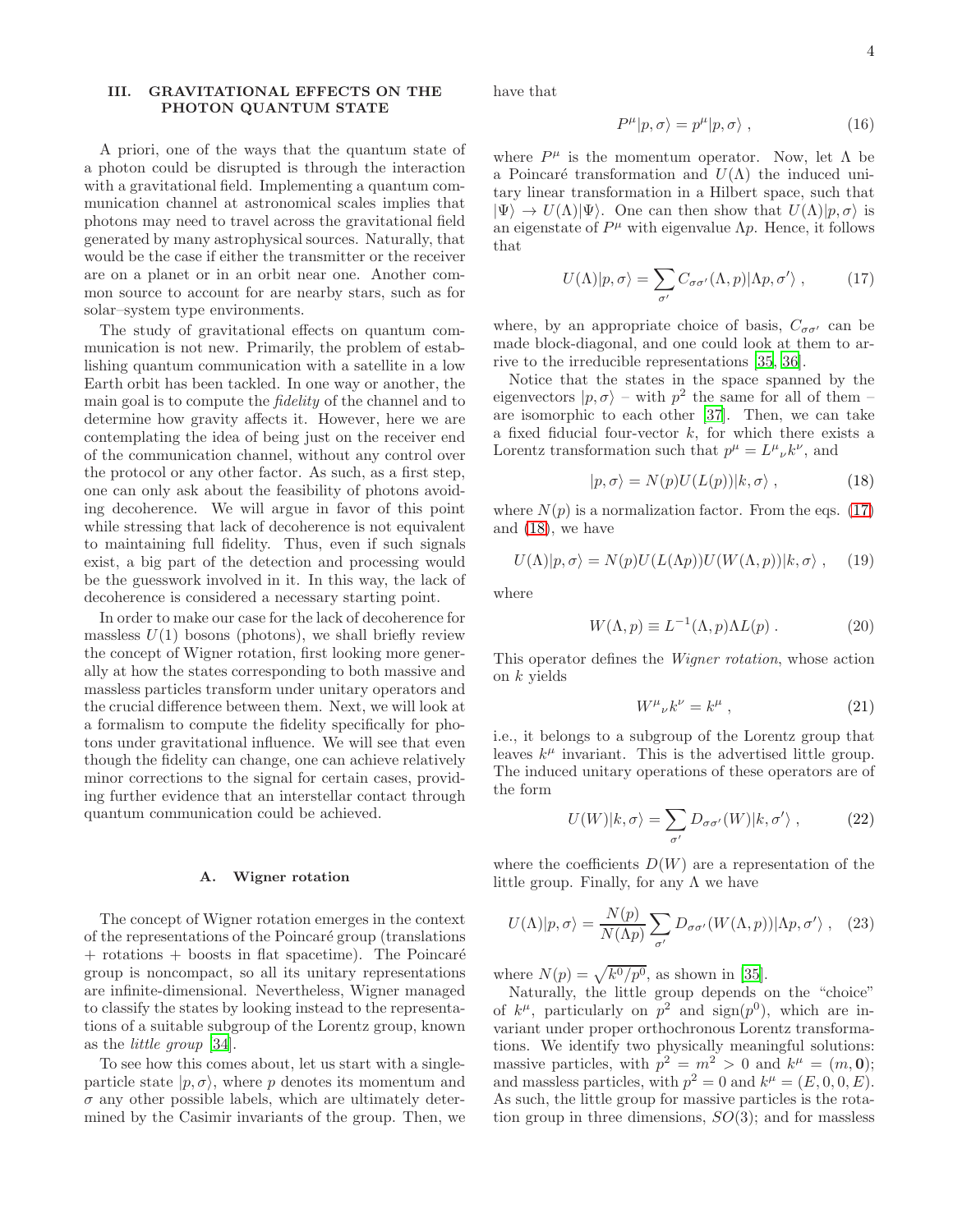particles is the Euclidean group  $ISO(2)$ , consisting of rotations and translations in two dimensions. The distinction between the two cases, which will be of importance later on, is that one cannot define a rest frame for photons. For the same reason, the helicity is a Lorentz invariant for massless states and thus only the diagonal term is non trivial in eq. [\(23\)](#page-3-3), yielding

<span id="page-4-0"></span>
$$
U(\Lambda)|p,\lambda\rangle = e^{-i\lambda\alpha(p,\Lambda p)}|\Lambda p,\lambda\rangle. \tag{24}
$$

In other words, a unitary transformation induces just a change of phase, the Wigner rotation angle.

Finally, it is crucial to comment on the extension of this concept to a general relativistic framework. Broadly speaking, Einstein's equivalence principle is used to argue that Wigner's formalism applies locally. Then, we can define an orthonormal basis  $\hat{e}_{(a)}$  known as a tetrad, representing local inertial frames and for which  $g(\hat{e}_{(a)}, \hat{e}_{(b)}) =$  $\eta_{ab}$ , where  $\eta_{ab}$  is the Minkowski metric. This is a convenient basis for the observer, who can now describe through Wigner rotations how moving particle states transform into each other in a curved spacetime [\[15,](#page-14-8) [38\]](#page-15-21).

#### B. Decoherence

Now, let us explore how the structure under unitary transformations can lead to different behavior for massive and massless particle states in terms of quantum coherence. We will outline a mechanism for spin decoherence of massive particles by spacetime curvature as studied in [\[39](#page-15-22)[–41\]](#page-15-23). As a point of detail, notice these studies were also performed in the context of quantum information/communication.

Consider a wave packet of a spin-1/2 particle, with mass  $m$ , traveling in a curved spacetime. We define a locally inertial frame as stated before, so magnitudes like the spin can be defined. Then, in such a frame, the oneparticle state is described by  $|p, \sigma\rangle$ , where p denotes the four-momentum of the particle and  $\sigma$  its spin along the z axis. Hence, the wave packet can be written as

$$
|\Psi\rangle = \sum_{\sigma} \int d^3 \mathbf{p} \ N(p^{(a)}) C(p^a, \sigma) |p^{(a)}, \sigma\rangle . \tag{25}
$$

The associated density matrix is readily given by  $\rho =$  $|\Psi\rangle\langle\Psi|$ , but more interestingly, one can define a reduced density matrix by integrating over the momenta, yielding

$$
\rho_r(\sigma';\sigma) = \int d^3 \mathbf{p} \ N(p) \langle p, \sigma' | \rho | p, \sigma \rangle
$$

$$
= \int d^3 \mathbf{p} \ N(p) C(p, \sigma') C^*(p, \sigma) . \tag{26}
$$

This expression can describe the state at an initial (proper) time. However, under the influence of a gravitational field the state at a spacetime point  $x<sub>f</sub>$  will evolve to

$$
|\Psi^f\rangle = U(\Lambda(x_f; x_i))|\Psi^i\rangle
$$
\n
$$
= \sum_{\sigma,\sigma'} \int d^3 \mathbf{p} \sqrt{\frac{(\lambda p)^0}{p^0}} C(p,\sigma) D_{\sigma,\sigma'}(W(\Lambda, p))|\lambda p, \sigma'\rangle ,
$$
\n(27)

such that the reduced density matrix now reads

$$
\rho_r^f(\sigma';\sigma) = \sum_{\sigma'',\sigma'''} \int d^3 \mathbf{p} \ N(p) C(p, \sigma'') C^*(p, \sigma''')
$$
  
 
$$
\times D_{\sigma'\sigma''}(W(\Lambda(x_f, x_i), p)) D_{\sigma\sigma'''}^*(W(\Lambda(x_f, x_i), p)).
$$
 (28)

Notice how spin and momentum become entangled through the Wigner rotation. Furthermore, the effects of gravity are also accounted for by the Wigner rotation terms, which contain the information of how the wave packet moves in the curved spacetime (see [\[39](#page-15-22)[–41\]](#page-15-23) for specific technical details). The degree of the entanglement generated by this dynamic can be quantified by the von Neumann entropy,

$$
S = -\text{Tr}[\rho_r(\sigma';\sigma)\log_2\rho_r(\sigma';\sigma)],\tag{29}
$$

which is trivially null for an initial pure state. The crucial point is that entanglement builds up with time. To see this, notice that the reduced density matrix at later times can be written as

$$
\rho_{\rm r}^f\left(\sigma';\sigma\right) = \frac{1}{2} \begin{pmatrix} 1 + \overline{\cos \Omega \tau_p} & \overline{\sin \Omega \tau_p} \\ \overline{\sin \Omega \tau_p} & 1 - \overline{\cos \Omega \tau_p} \end{pmatrix} , \qquad (30)
$$

where the overline denote the average over the momentum distribution (weighted by  $N(p)|C(p,\sigma)|^2$ ). Then, the entropy is given by

$$
S_f = -P \log_2 P - (1 - P) \log_2 (1 - P), \qquad (31)
$$

where  $P = 1/2 \left[ 1 - |\exp(i\Omega \tau_p)| \right]$ . This clearly bounds the entropy as  $0 \leq S_f \leq 1$ . The authors of [\[39](#page-15-22)] performed these calculations for a Schwarzschild spacetime, assuming a Gaussian wave packet with spin up along the z-direction. They reported a rapid generation of entropy for high velocities for distances relatively close to the Schwarzschild radius  $r<sub>S</sub>$ . This is consistent with a rather small characteristic decoherence time. Naturally, the decoherence time becomes very large when the wave packet is far away from the gravitational source, as well as in the special point  $r = 3r_S/2$ , where the effects of gravity and acceleration cancel out. Moving on, it was shown in [\[42\]](#page-15-24), using similar techniques, that similar conclusions can be drawn for more general cases.

Let us contrast the above with what would happen for the massless case. This proves to be rather trivial, mainly as a consequence of eq. [\(24\)](#page-4-0). Indeed, for massless particles the Wigner rotation is a phase change, and there is no entanglement between momentum and helicity as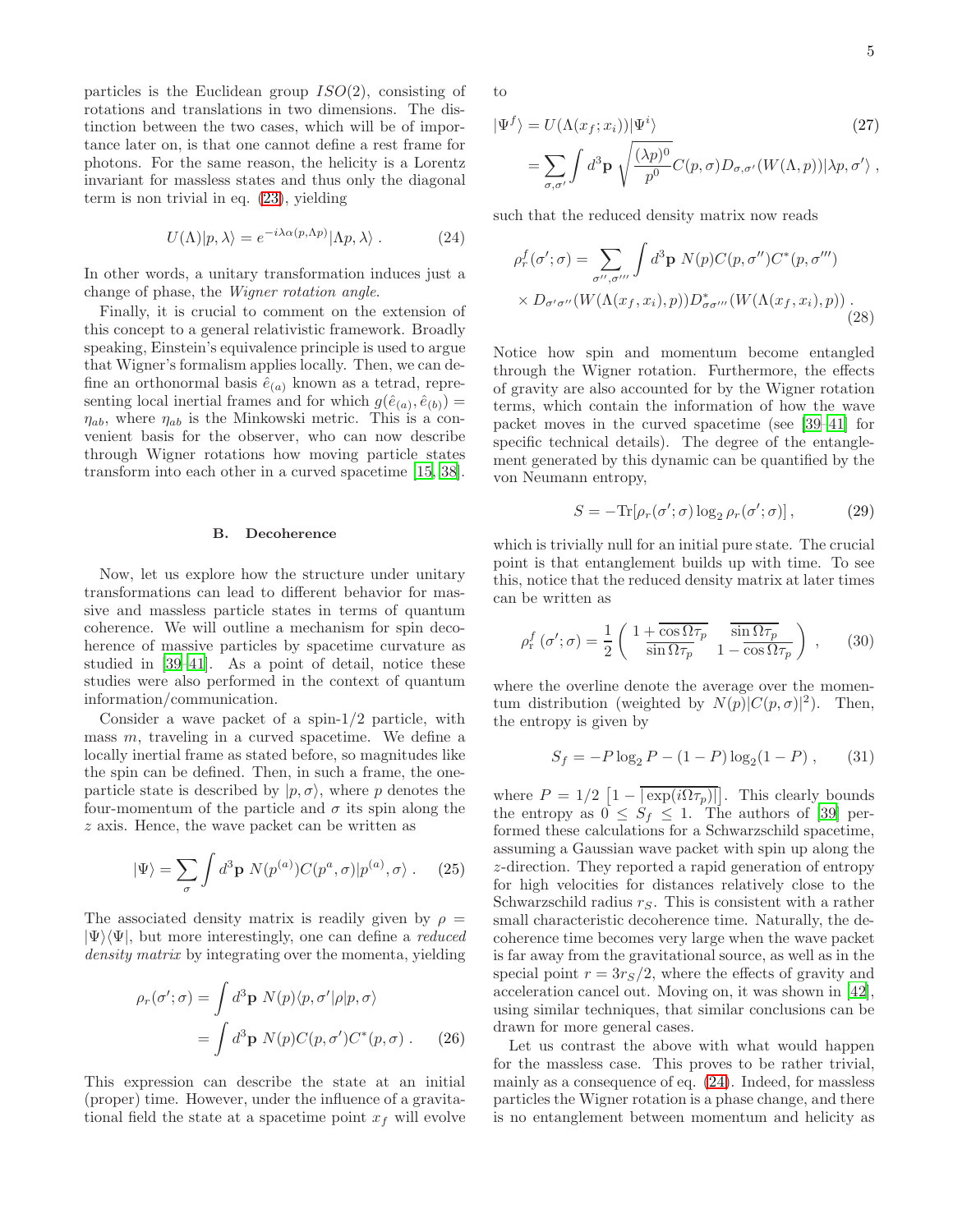there is between momentum and spin. In fact, using the same technology as above, one has that

$$
\rho^{f} = |\Psi^{f}\rangle\langle\Psi^{f}|
$$
  
=  $U(\Lambda(x_f, x_i))|\Psi^{i}\rangle\langle\Psi^{i}|U^{\dagger}(\Lambda(x_f, x_i))$   
=  $e^{-i\lambda\alpha}\rho^{i}e^{i\lambda\alpha} = \rho^{i}$ , (32)

such that no entanglement would be generated, showing a lack of decoherence as that seen for massive states.

Nevertheless, a few points are in order. We have discussed only one approach leading to decoherence, where there may be others. In fact, one can prepare in the lab a linear combination of helicities, yielding non-diagonal terms in the density matrix even for the initial states. They can have the form  $\exp(\pm i\phi)$ , and after the Wigner rotation,  $\exp(\pm i(\phi + \alpha(\Lambda, n)))$ , where  $\alpha$  is the Wigner rotation angle and n is the direction of propagation [\[38\]](#page-15-21). However, the latter contribution could still be dismissed upon taking an average over the momentum distribution. Notice that there are several instances where observers would measure a zero Wigner rotation angle, strengthening the case for a lack of decoherence. This is the case for observers in a Fermi-Walker frame, i.e., with non-rotating tetrad. Null rotations are also measured for radially infalling photons in a Schwarzschild spacetime, or even for photons traveling in closed loops in the same metric [\[43\]](#page-15-25), at least for carefully positioned mirrors [\[16\]](#page-15-0).

To finish this topic, it is worth mentioning that [\[44\]](#page-15-26) estimated the maximum amount of time that a wave packet of massless particles, such as photons, could be under the influence of a gravitational field before it becomes infeasible for the receiver to determine the corrections to the phase that would render the original message. In its most simple form, the condition is  $ct_{\text{max}} \ll \ell^2/r_S$ , where  $\ell$  is the closest distance between the photon and the massive body. This is valid only under certain situations, like that transmitter and receiver are at a similar and very large distance to the massive body and that light deflection is very small. Notice that this above condition is not related with decoherence per se, since it deals with fidelity – a concept to be discussed below – but the impossibility of reconstructing the original quantum state resembles decoherence for all intends and purposes. Let us exemplify how (un)prohibitive this limit can be. Consider a photon under the influence of the gravitational field generated by the Sun. Taking a distance similar to that between Mercury and the Sun, for which we have  $\ell \simeq 6 \times 10^7$  km,  $r_S \simeq 3$  km, yields the condition  $ct_{\text{max}} \ll 127 \text{ ly} \simeq 39 \text{ pc}$ . Thus, the photon could travel a considerable portion of the Milky Way before the limit is violated. Moreover, such distance is comfortably larger than the distance to the closest system of exoplanets, Proxima Centauri, which is at 1.3 pc from us. This simple exercise reinforces our conclusion regarding gravity not being a decoherence factor for photons. That is not to say that it cannot affect a quantum communication channel, as we have already mentioned and will develop further below.

### C. Fidelity

Satellite communications have inspired the study of how gravity can affect the quality of a quantum channel. A useful tool to study this problem is the notion of fidelity, which quantifies how close the information received is to the information intended to be delivered. Its functional form is

$$
\mathcal{F} \equiv \text{Tr}^2 \left[ \sqrt{\sqrt{\rho} \rho' \sqrt{\rho}} \right] , \qquad (33)
$$

where  $\rho$  and  $\rho'$  are the two density matrices characterizing the systems (or states) under comparison. As an illustrative example it is helpful to consider pure states, say  $\rho = |\psi\rangle\langle\psi|$  and  $\rho' = |\psi'\rangle\langle\psi'|$ , for which the fidelity renders the overlap between the two of them, i.e.,  $\mathcal{F}(\rho, \rho') = |\langle \psi | \psi' \rangle|^2$ . Notice that the fidelity ranges from 0 to 1, and thus expresses the probability that the received state is identified as the one intended to be delivered.

Clearly, if one searches quantum signals emitted by an ET, the fidelity ideally needs to withhold a value reasonably close to one. In this sense, this is a stronger condition than avoiding decoherence, since the photon can take a state completely different than the initial one (e.g., through a Wigner rotation), while still keeping a quantum coherent state. For example, we could receive a signal and determine that is part of a quantum communication channel, but due to a loss of fidelity, it might be impossible for us to actually determine what was the original message.

For reference, let us quickly cover some interesting developments regarding gravitational effects on quantum communication. This line of work has been pursued by Bruschi and collaborators (see e.g. [\[45](#page-15-27)[–48\]](#page-15-28)). An excellent introduction is given in [\[45\]](#page-15-27), where they look at the exchange of single photons in some entanglement distribution protocol considering two observers in a Schwarzschild spacetime. Thus, suppose Bob is on some orbit and sends a photon to Alice, who is on the surface of the Earth. Considering gravitational redshift and other relativistic effects due to the relative motion between the observers, the frequencies at the two places is related by

$$
\Omega_B = \Upsilon \ \Omega_A \ , \qquad \Upsilon = \sqrt{\frac{1 - r_S/r_A}{1 - r_S/r_B}} \ , \tag{34}
$$

where  $r<sub>S</sub>$  is the Schwarzschild radius of the Earth or any astronomical body in general. An extra factor of 3/2 on the second term of the denominator can be included to account for additional relativistic effects owing to the relative motion between observers.

Then, if Alice and Bob observe frequency distributions  $f_{\Omega_{i,0}}$  with peak frequencies  $\Omega_{i,0}$ , these are related by

$$
f_{\Omega_{B,0}}(\Omega_B) = \Upsilon^{1/2} f_{\Omega_{A,0}}(\Upsilon \Omega_B) . \tag{35}
$$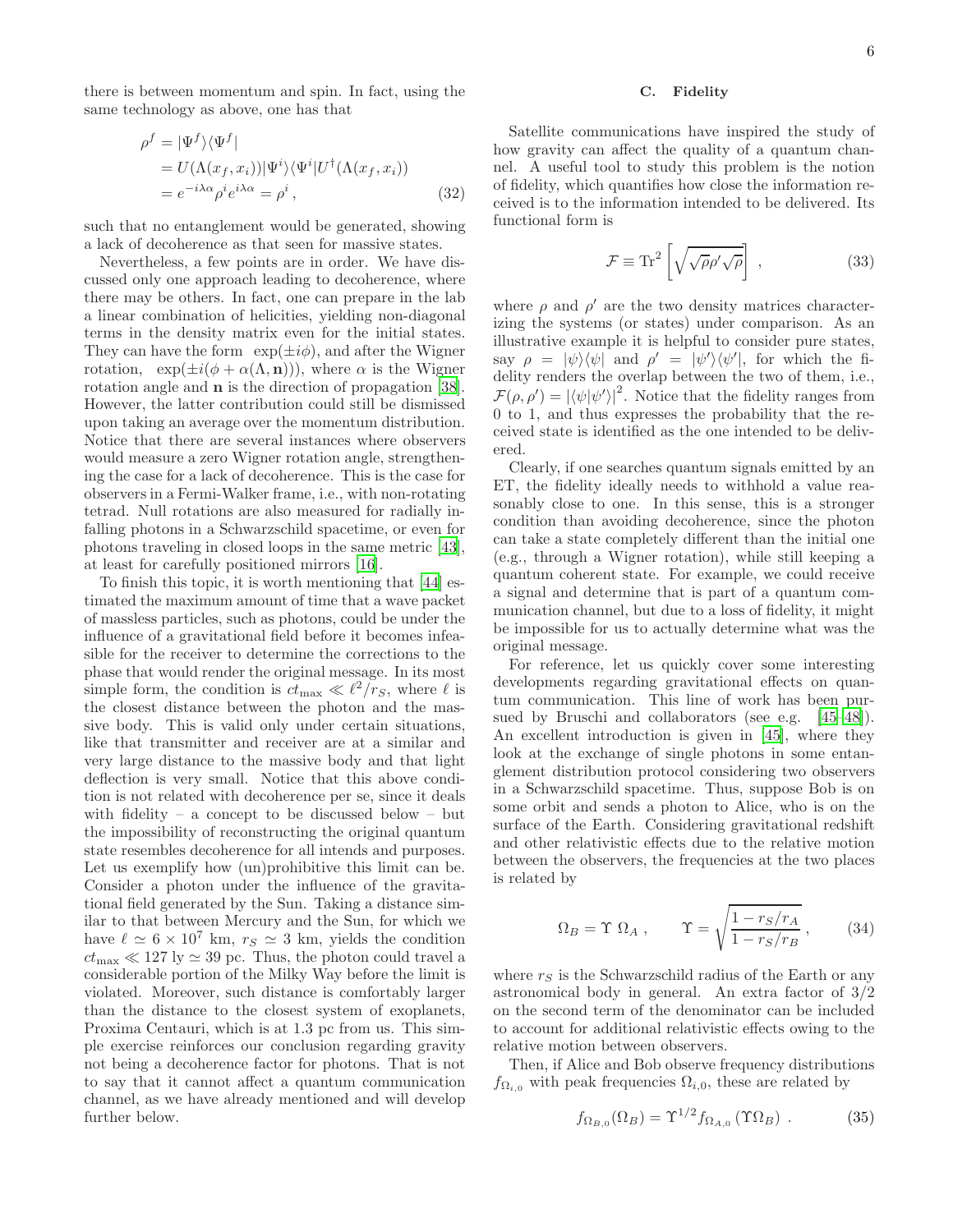As mentioned in [\[45\]](#page-15-27), given that the transformation above is non-linear, it may be challenging to compensate the effects induced by curvature in realistic implementations. In any case, we can now define a similar measure of the quality of the channel through the overlap  $\Delta$  between the two distributions as follows,

$$
\Delta \equiv \int_0^\infty d\Omega_A f_{\Omega_{A,0}}(\Omega_A) f_{\Omega_{B,0}}(\Omega_A) . \tag{36}
$$

Once again,  $\Delta = 1$  characterizes a perfect communication channel, whereas the opposite holds for a null value. Clearly, the fidelity is related to  $|\Delta|^2$ . Now, taking Gaussian frequency distributions,

$$
f_{\Omega_0}(\Omega) = \frac{1}{\sqrt[4]{2\pi\sigma^2}} \exp\left(-\frac{(\Omega - \Omega_0)^2}{4\sigma^2}\right),\qquad(37)
$$

and assuming  $\Omega_0 \gg \sigma$ , so the integration limit can be extended to negative frequencies, one gets

$$
\Delta = \sqrt{\frac{2(1-\delta)}{1+(1-\delta)^2}} \exp\left(-\frac{\delta^2 \Omega_{B,0}^2}{4(1+(1-\delta)^2)\sigma^2}\right) , (38)
$$

where  $\delta = |\Upsilon^{1/2} - 1|$ . Notice that for  $r_A, r_B \to \infty$ , i.e., in the Minkowski limit,  $\delta = 0$  and  $\Delta^2 = 1$ , as expected in the absence of gravity. Particularly narrow distributions can be obtained through the Mösbauer isotope <sup>57</sup>Fe and its nuclear transition at  $\Omega_0 = 14.4 \text{ keV}$ and  $\sigma \simeq 5$  neV [\[49](#page-15-29)[–51](#page-16-0)], corresponding to X-rays. Then, considering these values and two altitudes given by the surface of the Earth  $(r_A = 6371 \text{ km})$  and the same low Earth orbit examined before  $(r_B = 7500 \text{ km})$ , we get  $\delta \simeq 5 \times 10^{-11}$  and  $\Delta^2 = 0$ , which indicates that such a narrow initial distribution would not overlap with the one that arrived. This illustrates our point of the difference between fidelity and decoherence. Indeed, within this context, any sign of the original state was apparently lost, but clearly there is still a quantum signal in the channel. On the contrary, taking other energies available for single-photon sources, like  $\Omega_{B,0} = 600 \text{ THz}$  with  $\sigma = 7 \text{ MHz}$  [\[52](#page-16-1)], we get  $\Delta^2 \simeq 0.9999948$ , whose value indicates that the quantum communication channel is very good. Finally, it is clear that for stronger gravitational fields and larger trajectories the fidelity will decrease. However, depending on the strength of the gravitational field, the loss of fidelity can be rather small. Case in point, for the same conditions as before, but considering the Sun as the source of the gravitational field, and with  $r_A = 1$  AU, one can get as far as 0.01 AU  $\simeq 1.45 \times 10^6$ km from the transmitter to get the same fidelity, i.e.,  $\Delta^2 \simeq 0.9999948$ . This contrasts the 1129 km  $(r_B - r_A)$ from the case where the Earth is the gravitational field source. This conclusion is intuitively reasonable, since the gravitational field generated by the Earth is at its surface  $g = 9.8 \text{ m/s}^2$ , whereas at 1 AU, the gravitational field exerted by the Sun is  $5.9 \times 10^{-3}$  m/s<sup>2</sup>. The weaker field from the second case explains why a photon would get to travel larger distances while losing the same fidelity than in the first case. Next, take an unrealistic example where an ET at the same distance as Proxima Centauri b  $(r_B = 4 \times 10^{13} \text{ km})$  sends a signal to the Solar System, which is received by an astronaut close to Venus  $(r_A = 10^8 \text{ km})$ , but where the only gravitational source to be considered in the Sun. Taking the same optical frequency and bandwidth as before, we get  $\delta \simeq 7.5 \times 10^{-9}$ and  $\Delta^2 \simeq 0.901842$ . This indicates a loss of fidelity of roughly 10%.

As these estimates indicate, this type of fidelity loss due to a gravitational field can range from being very severe for X-ray photons to less significant in the optical band. Getting back to our earlier comments, as there is no decoherence here, thus at the receiving end, irrespective of the fidelity loss, even so severe as for X-rays, minimally it can still be ascertained that the received signal contains some kind of structured quantum communication. Moreover for photons of the same frequency they would all experience exactly the same fidelity loss. If one were able to deduce the origin of the signal and the gravitational field experienced by the photons throughout their paths, one could compute the change in fidelity so in principle adjust the phase shift of the received signal back to its original sent form. This supports what we said earlier, that there would be some amount of guesswork and trial and error in understanding the quantum communication signal that has been received, but all the same one would at least be aware the signal appears to be from an intelligent source.

As previously mentioned, there is other work in the literature in this area. One of the most recent ones is [\[15\]](#page-14-8), where the Wigner rotation of a photon traveling from the surface of the Earth to a satellite orbit was computed. The authors found that for stationary and free-falling observers with zero angular momentum the Wigner rotation is null. Non-trivial corrections are found whenever the observer has angular momentum. For circular orbits the contribution to the Wigner rotation due to geodetic precession is practically null, but gauge-fixing effects induce a rotation of  $4 \times 10^{-7}$  for near Earth orbits  $(r \sim 300 \text{ km})$ , and  $10^{-5}$  for very large distances  $(r \sim 10^{11} \text{ km})$ . For spiraling trajectories the geodetic precession contribution dominates, and the Wigner angle is  $\sim$  0.0198 for near Earth orbits and  $\sim$  0.8229 for very large distances. For the same trajectory, it is found that gravitation gives a contribution to the quantum bit error rate (QBER) of  $3.92 \times 10^{-4}$  for near Earth orbits and 0.537 for very large distances.

### IV. SOURCES OF DECOHERENCE

Having explored the potential effects of spacetime curvature on the feasibility of establishing quantum communication channels to interstellar distances, we shall turn our attention to other factors that could disrupt the quantum state of a photon. A first attempt at this question was reported in [\[17](#page-15-1)], where the mean free paths of photons at galactic scales were computed, pointing out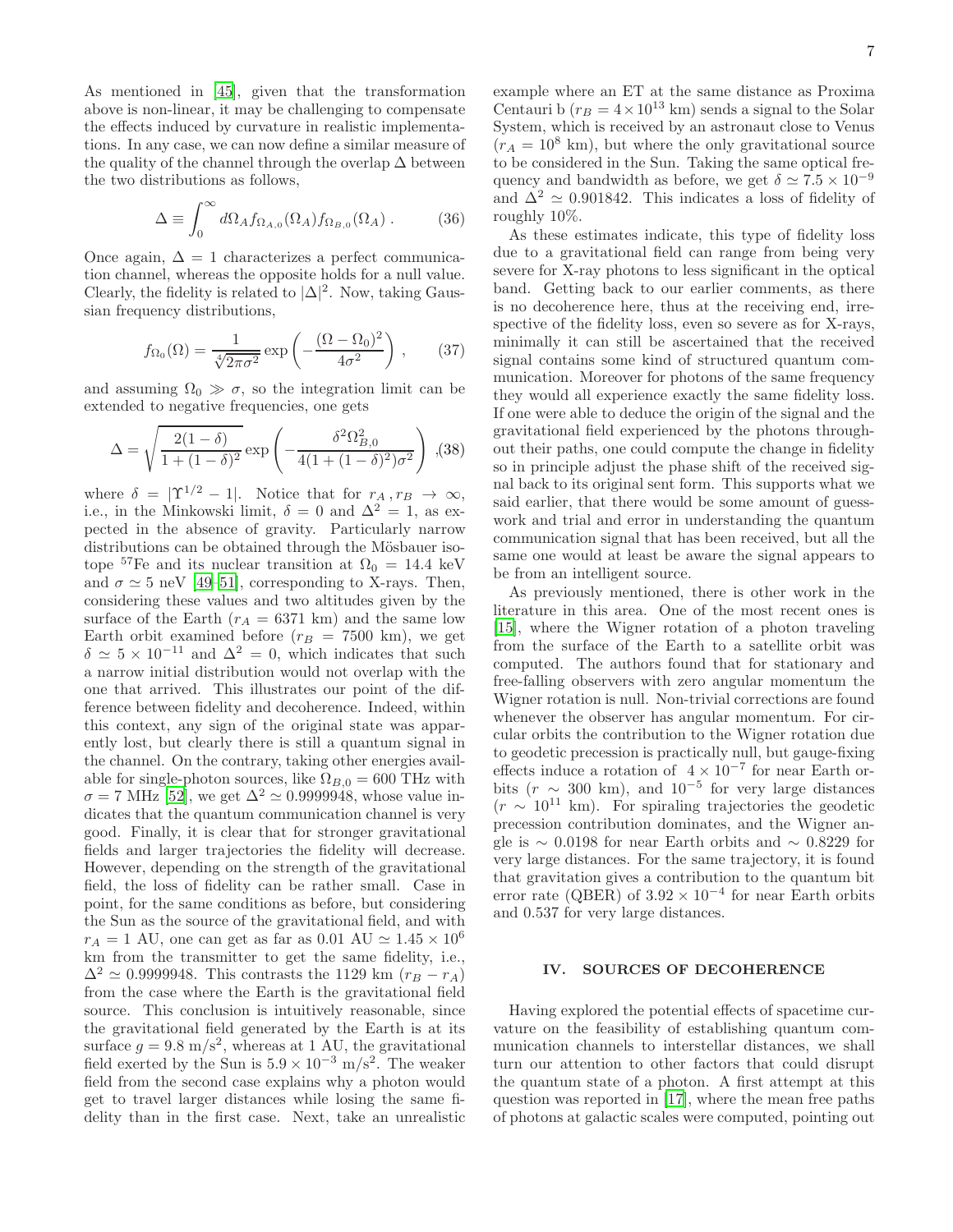that if these are large enough the quantum coherent state of the photon will be sustained. A complementary analysis considering cosmological distances was presented in [\[18\]](#page-15-2), where the conclusions from [\[17](#page-15-1)] were reinforced, i.e., X-ray photons are arguably the best alternative for establishing quantum communication at such scales, with the additional point that the transparency window extends up to  $z \sim 100$  [\[53\]](#page-16-2).

In this section we shall look for decoherence factors at smaller scales, which are in some sense, environmental. For this we will focus on the particle population in the Solar System and near Earth as a demonstrative example. Naturally the same conditions will not be exactly the same in other galaxies (or even other regions inside the Milky Way), but this should give us an idea about the factors that an ET civilization may consider if they try to establish contact. Before this, let us quickly review the sources of decoherence pointed out in [\[17](#page-15-1)], as those are certainly more generic and are expected to also be representative of other parts of the Universe.

### A. Cross sections, mean free paths and interaction rates

In the next subsections we will use mean free paths and interaction rates to argue that photons will not (or rarely will) interact with any particle environment. These calculations are possible due to the knowledge of the cross sections of the different possible interactions. Moreover, cross section are the natural quantity to measure experimentally, and thus they are crucial to test any particle physics model. However, these concepts can also be understood from a classical standpoint, and so we will give a quick overview of this with the purpose of covering the basic material required to follow the upcoming subsections. First, consider an incident beam of particles about to hit a target consisting of  $N = n \text{Ad}$  particles, where  $n$  denotes the number density of particles,  $A$  is the area perpendicular to the incident beam, and d is the thickness. Next, each target particle is assigned an effective area (or cross section)  $\sigma$  characterizing the possibility of being hit. Then, the total target area is given by the product  $n\dot{A}d\sigma$ , and the probability of an incoming particle to hit one of the targets is

$$
P = nA d\sigma / A = nd\sigma .
$$

On average, a particle moves a distance l before interacting, so that

$$
P = 1 = nl\sigma \implies l = \frac{1}{n\sigma}.
$$
 (39)

Then, for our case, we can define the mean free path l as the average distance a photon travels without interacting. Considering just scattering processes for photons, the interaction rate is readily given by

$$
\Gamma = \frac{l}{c} = \frac{1}{cn\sigma} \,. \tag{40}
$$

Finally, from a quantum mechanical perspective, the cross section is given by

$$
d\sigma = \frac{dP}{t\Phi} \,,\tag{41}
$$

where t is the time of the experiment,  $\Phi$  the flux of particles and P is the quantum mechanical probability of scattering. In turn, this differential probability can be written as

$$
dP = \frac{|\langle f|S|i\rangle|^2}{\langle f|f\rangle\langle i|i\rangle} d\Pi , \qquad (42)
$$

where S is the so-called S−matrix which contains the information about the interactions and thus of the evolution of states in time [\[54](#page-16-3)]. The initial state is denoted by |i| and the final one by  $|f\rangle$ , whereas dII denotes a phase space volume of sorts.

#### B. Interstellar medium

Interstellar space has a background distribution of hydrogen, electrons, protons and photons from the cosmic microwave background (CMB), as well as some other heavier elements. For interactions with electrons or protons below the electron mass we need to consider the Thomson cross section,

<span id="page-7-0"></span>
$$
\sigma_{\rm Th} = \frac{8\pi}{3} \frac{\alpha^2}{m^2} \,, \tag{43}
$$

where  $\alpha$  denotes the fine structure constant, and m is the mass of the charged particle. Clearly the dependence on the mass implies that interactions with electrons prevail over interactions with protons. Then, for electron-photon interactions the cross section is  $\sigma_{\text{Th}} \simeq 6.65 \times 10^{-25} \text{ cm}^2$ . Using an average number density of free electrons in interstellar space  $n_e \approx 1 \text{ cm}^{-3}$ , the mean free path is

$$
l_{\rm Th} = \frac{1}{\sigma_{\rm Th} n_e} \simeq 10^{22} \, \mathrm{m} \simeq 10^6 \, \mathrm{parsec} \,, \qquad (44)
$$

a distance longer than the size of the Milky Way. A similar analysis can be performed considering the number density of free electrons after reionization, which renders just a 5% probability of interaction. Notice that even that is an over-exaggeration, considering the timeline of galaxy formation and reionization. On the dense parts on the HII gas region we can take  $n_e \simeq 10^4$  cm<sup>-3</sup>, yielding  $l_{\text{Th}} \simeq 10^2$  parsec, which is still a considerable distance inside the galaxy, and almost 6 orders of magnitude larger than the distance between Pluto and the Sun.

Next, we consider the potential interaction of the photon with CMB radiation. Considering energies smaller than the electron mass  $m$ , the cross section is given by

<span id="page-7-1"></span>
$$
\sigma(\gamma \gamma \to \gamma \gamma) \equiv \sigma_{\gamma \gamma} = \frac{937 \alpha^4 \omega^6}{10125 \pi m^8} , \qquad (45)
$$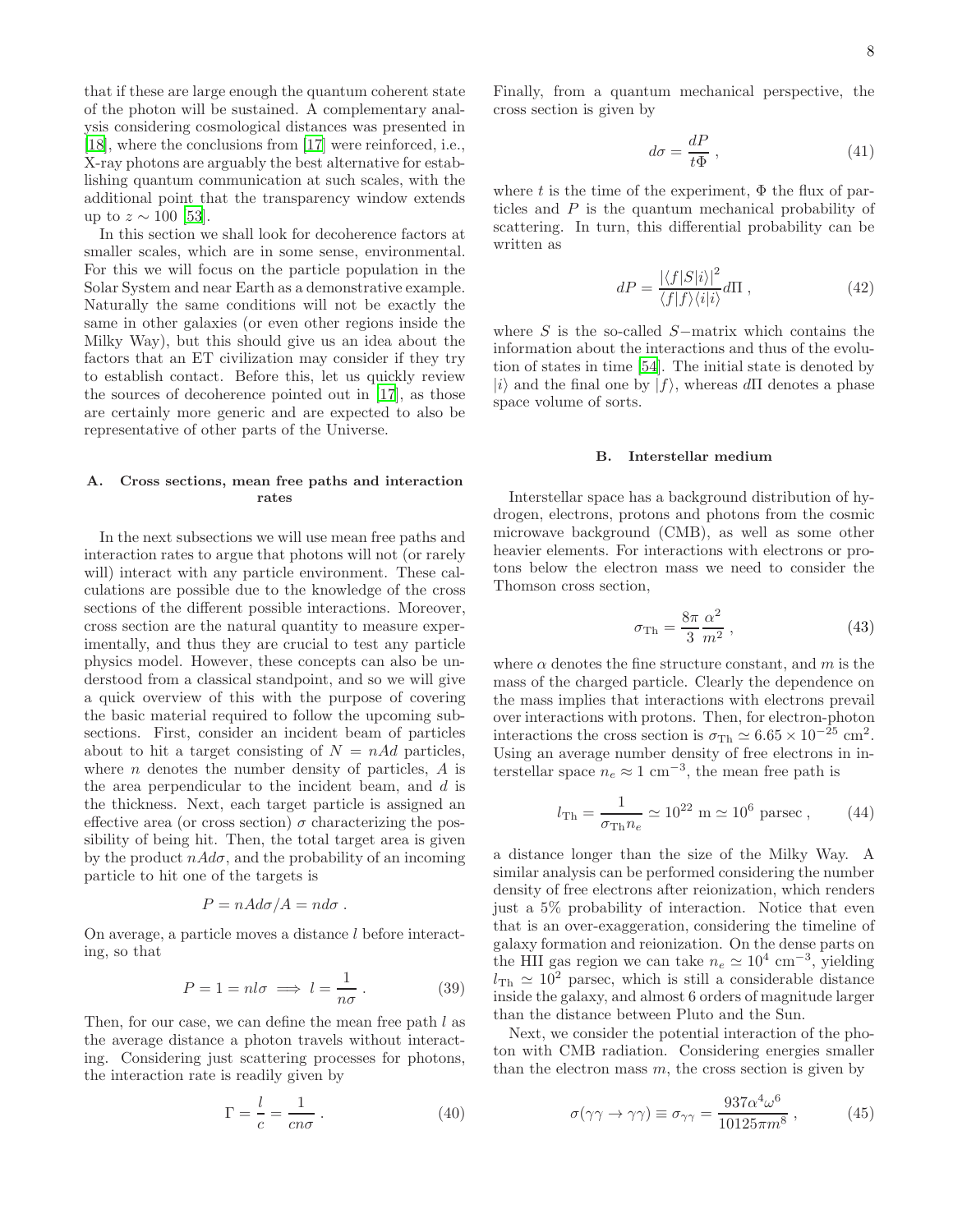where  $\omega$  is the energy of the photons in the centerof-momentum frame. The temperature of the CMB is  $T_{\text{CMB}} = 2 \times 10^{-4} \text{ eV}$ , so the number density of photons is simply

$$
n_{\gamma} = \frac{2\zeta(3)}{\pi^2} T_{\text{CMB}}^3 \simeq 411 \text{ cm}^{-3} , \qquad (46)
$$

with average energy density

$$
\rho_{\gamma} = \frac{\pi^2}{15} T_{\text{CMB}}^4 = n_{\gamma} E_{\gamma} , \qquad (47)
$$

where  $E_{\gamma}$  is the average energy of the CMB photons. Plugging the numerical values given above, we get  $E_{\gamma}$  =  $6.34 \times 10^{-4}$  eV. If we consider an X-ray photon with energy 100 keV, we get  $\omega \simeq 5.07$  eV and  $\sigma_{\gamma\gamma} \simeq 1.19 \times$  $10^{-61}$  cm<sup>2</sup>, giving a mean free path

$$
l_{\text{CMB}} = \frac{1}{\sigma_{\gamma\gamma} n_{\text{CMB}}} \simeq 2 \times 10^{58} \text{ cm} , \qquad (48)
$$

which is much longer than the observable Universe. A more thorough calculation arriving to the same conclusion (lack of interaction of X-rays with CMB radiation) is also shown in [\[18\]](#page-15-2).

The interstellar medium is dominated by electrons, protons and CMB photons. These quick estimates show that the interactions with this background is negligible (or nonexistent). However, gas and dust are also present in the interstellar medium of the galaxy, with traces of heavier elements. Photons will interact with them through photoabsorption and photoionization. The interstellar medium is transparent for frequencies in the radio and microwave regions [\[55\]](#page-16-4). At infra-red and visible wavelengths the radiation interacts with atoms in the medium, and thus photons at such energies may not be the ideal (quantum) messengers. Photons in the lower X-ray region ( $E \sim 100$  eV) have reasonably large mean free paths, of order 10 parsec, whereas for 10 keV the mean free path is of order  $10<sup>5</sup>$  parsec, which is of order of the size of the galaxy [\[56](#page-16-5), [57](#page-16-6)]. Other potentially disruptive factors are the magnetic fields in the galaxy, which can produce a Faraday rotation and also scintillation if magnetohydrodynamic turbulence is present [\[58\]](#page-16-7). Long wavelength signals are more susceptible to these effects, so X-rays are the prime candidates for quantum communication purposes at such scales.

#### C. Local environment

So far we have not looked at the local environment (at astrophysical scales) of the observers as a factor of decoherence. Certainly this is a more complicated question, and here we can look at our local environment for information, expecting what we extract from it to be common enough to be somewhat similar for other planetary systems. A point in favor of this assumption is that the Sun seems to be a typical star, since it has the same composition as other stars of the same age and at similar

positions with respect to the center of their respective galaxies.

#### *1. Matter environment*

First, let us describe the surroundings of the Solar System at different scales. The first environment to be identified, the heliosphere, is (mostly) determined by the activity of the solar wind. This region is immersed in the Local Interstellar Cloud (LIC), a partially ionized diffuse cloud that also plays a role in delimiting the heliosphere. Here, the density of neutral hydrogen is  $0.24 \text{ cm}^{-3}$ , whereas the density of electrons is  $0.09 \text{ cm}^{-3}$ and of ionized hydrogen is 0.07 cm−<sup>3</sup> . The density of helium atoms is 0.014 cm−<sup>3</sup> , with the ratio of ionized to neutral helium of ∼ 45%. At a larger scale, our neighborhood is the Local Bubble, a low-density region of roughly 100 parsecs in dimension and which is emptier than the average interstellar medium. It consists mostly of protons, with an average density of  $0.005 \text{ cm}^{-3}$  [\[59\]](#page-16-8).

These densities are relatively small in comparison with those near the orbit of the Earth due to solar wind, where the protons and electrons dominate with densities of  $\sim 6.6$  cm<sup>-3</sup> and 7.1 cm<sup>-3</sup> respectively, and a subdominant contribution from  $\alpha$ −particles with a density of  $0.25 \text{ cm}^{-3}$  as well as heavier elements [\[60](#page-16-9)]. The Sun continually emits these particles with kinetic energies ranging from 1 eV to 10 keV, and their density does not vary significantly within the inner heliosphere. Hence, we can compute the mean free path of photons interacting through Thomson scattering with protons and electrons belonging to the solar wind. Using eq. [\(43\)](#page-7-0) and the densities listed above, we get  $l \approx 10^{28}$  m for photonproton interactions, and  $l \simeq 10^{22}$  m for photon-electron interactions. As before, the mean free paths are larger than the size of the Milky Way, even more so for photonproton interactions. Moreover, notice that for higher energies, where Compton interactions become important, the mean free paths can only be larger, since the Thomson cross section is always greater or equal than that for Compton interactions. However, regardless of the reassuring results, we have yet to analyze the interactions with particles emerging from the most energetic events. Indeed, we need to consider three sources: solar particle events (SPEs), galactic cosmic rays (GCRs) and trapped radiation belts.

First, SPEs refer to large fluxes of particles emitted during solar flares and mainly from coronal mass ejections. The frequency of these events is correlated to the activity of the Sun. During these events, in particular for coronal mass ejections, the levels of interplanetary particles increase several orders of magnitude over the GCR environment [\[61](#page-16-10)]. The plasma contains ions of every element, but protons dominate with  $~\sim~96\%$ , with peak flux at 1 AU of order  $10^5 \text{ cm}^{-2} \text{ s}^{-1}$  and kinetic energies ranging from MeV to a few GeV [\[61,](#page-16-10) [62\]](#page-16-11). Then, we can estimate an upper limit for the interaction rate simply as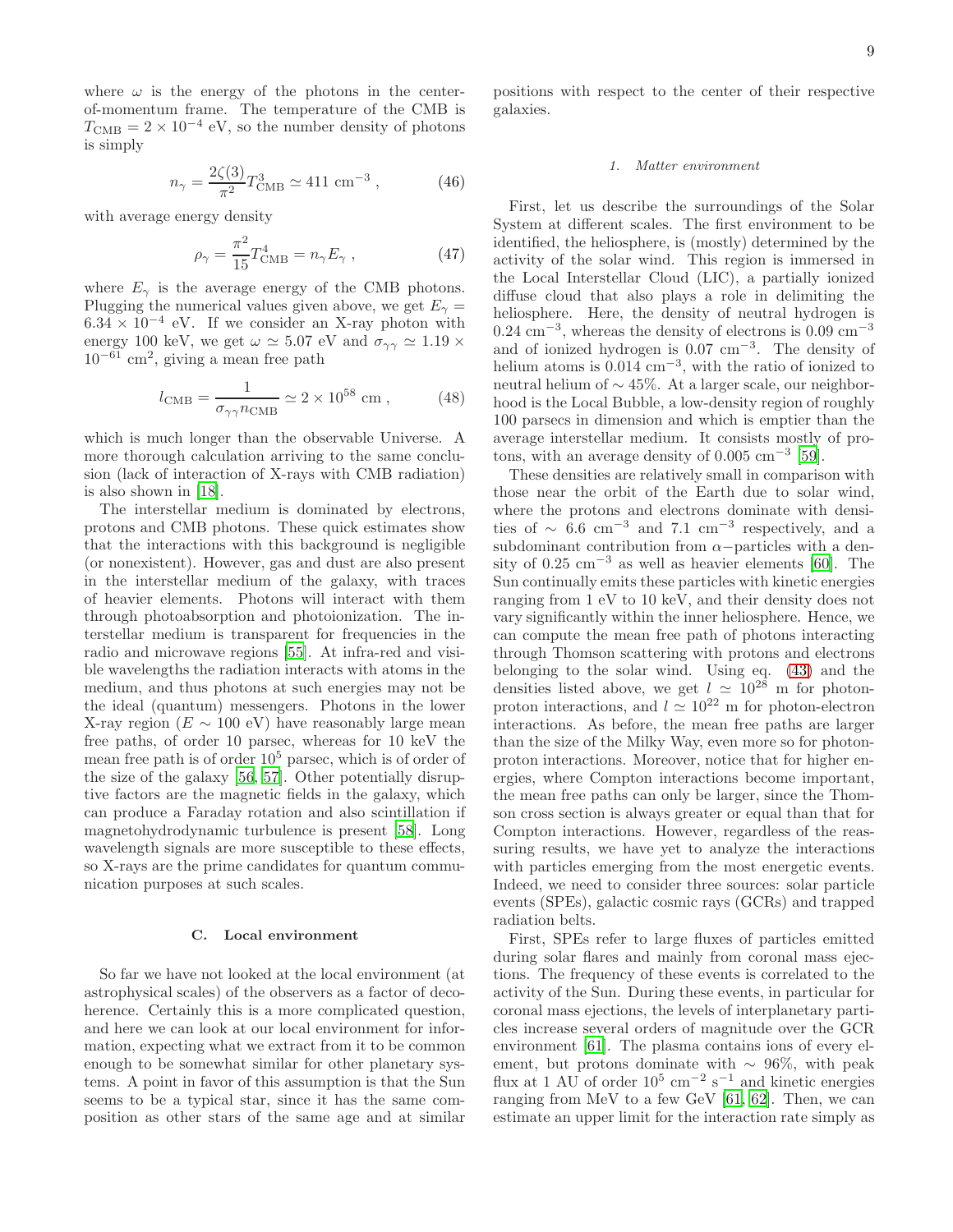follows

$$
\Gamma_{\rm SPE} = \Phi_{\rm SPE} \sigma_{\rm Th}^{p+} \simeq 10^{-26} \, \text{s}^{-1} \,, \tag{49}
$$

and a mean free path

$$
l_{\rm SPE} = \frac{c}{\Phi_{\rm SPE} \sigma_{\rm Th}^{p+}} \simeq 10^{34} \, \text{m} \,, \tag{50}
$$

which is much larger than the size of the observable Universe. Notice that due to the dependence of the cross section on the mass of the proton, as well as the temporary nature of the events, the interactions are even less likely than with solar wind particles. Another reason for this may be that even if the intensities are very large, due to the energy range the number of photons is actually smaller than for the solar wind case. Finally, notice that the abundance of SPEs scale as  $R^{-1}$  to  $R^{-2}$  for radial distances from the Sun larger than 1 AU, and as  $R^{-2}$ to  $R^{-3}$  for less than 1 AU. Thus, the interaction rate becomes even smaller in the more external regions of the heliosphere, and does not become significantly larger the more we approach to the Sun.

The situation proves to be somewhat similar with GCRs, whose origin are supernovae explosions (at least partially), and are generated outside of the Solar System. Once again protons dominate the abundances, with  $\sim$  87%, followed by  $\sim$  12% of  $\alpha$ − particles and the rest are heavier ions. The energies can be up to  $10^{11}$  GeV, and the flux ranges from 1 to 10 cm<sup>-2</sup> s<sup>-1</sup> [\[62\]](#page-16-11). In consequence, these particles are of no interest for our purposes, since at that energy range other physical processes dominate and even considering Thomson scattering, the flux would lead to interaction rates even smaller than for SPEs.

Finally, we turn our attention back to our planet. Solar wind particles are trapped by the Earth's magnetosphere, forming a toroidal structure known as Van Allen belts. Two zones are usually identified: the inner belt, where protons and electrons are trapped, and the outer belt, consisting mostly of electrons. Protons carry energies from 1 keV to 300 MeV, whereas electrons in the inner belt have energies ranging from 1 keV to ∼ 5 MeV, and in the outer belt from 10 to 100 MeV. Most importantly, the integrated proton fluxes can be of order  $10^8$  cm<sup>2</sup> s<sup>-1</sup>, and  $10^7$  cm<sup>2</sup> s<sup>-1</sup> for electrons. Clearly, from previous calculations, the mean free path corresponding to photon-proton interactions remains larger than the size of the observable Universe. On the contrary, for photon-electron scattering we have

$$
\Gamma_{\text{VA}} = \Phi_{\text{VA}} \sigma_{\text{Th}}^{e-} \simeq 10^{-18} \text{ s}^{-1} , \qquad (51)
$$

yielding a mean free path

$$
l_{\text{VA}} = \frac{c}{\Phi_{\text{VA}} \sigma_{\text{Th}}^{e-}} \simeq 10^{25} \text{ m} \simeq 10^8 \text{ parsec}. \qquad (52)
$$

In consequence, the photon could cross through the belts without interactions.

### *2. Radiation environment*

The final environmental factor to be considered is the photon population in the Solar System. Naturally, this is mostly determined by the Sun itself, which is near black body radiation at an effective temperature  $T \simeq 5800$  K, more or less between 0.2 and 3  $\mu$ m. There is also some extreme UV radiation coming from active regions, as well as X-rays, where the background dominates over the solar output. The X-ray background is thought to be produced by accretion disks around active galactic nuclei [\[63\]](#page-16-12).

For the sake of concreteness, we shall take data from the Solar Irradiance Reference Spectra (SIRS) [\[64](#page-16-13)] containing the irradiance spectra from 0.1 nm to 2400 nm in the heliosphere for three periods of low solar activity. From this, we can estimate the flux of photons on a region between two wavelengths as follows

<span id="page-9-0"></span>
$$
\Phi = \int_{\lambda_1}^{\lambda_2} \frac{F_{\lambda}}{E_{\lambda}} d\lambda \,, \tag{53}
$$

where  $F_{\lambda}$  is the irradiance and  $E_{\lambda} = hc/\lambda$ . Then, the interaction rate of our test photon can be readily computed as

$$
\Gamma = \int_{\lambda_1}^{\lambda_2} \sigma_{\gamma\gamma} \frac{F_{\lambda}}{E_{\lambda}} d\lambda
$$
  
= 
$$
\int_{\lambda_1}^{\lambda_2} \frac{938\alpha^4}{10125\pi} \frac{5}{16} \frac{E_{\text{test}}^3 E_{\lambda}^3}{m_e^8} \frac{F_{\lambda}}{E_{\lambda}} d\lambda , \qquad (54)
$$

where we have used the photon-photon interaction cross section formula (eq.  $(45)$ ), and  $E_{\text{test}}$  denotes the energy of the photon establishing the quantum communication channel. Performing the numerical integration over the available wavelengths, and taking  $E_{\text{test}} = 100 \text{ keV}$ , we obtain  $\Gamma \simeq 7 \times 10^{-33} \text{ s}^{-1}$ . This corresponds to a mean free path  $l \approx 10^{40}$  m, which again, is much larger than the size of the observable Universe.

Next, let us quickly look at the region of the spectrum not covered above, the X-ray background. As pointed out in [\[63](#page-16-12), [65](#page-16-14)], a double power law of the form

$$
\frac{dN}{dE} = \frac{A}{(E/E_b)^{a_1} + (E/E_b)^{a_2}}[\text{photons}/(\text{cm}^2 \text{ s sr keV})]
$$
\n(55)

fits the spectrum rather nicely, particularly in the energy range from 2 keV to 2 MeV. The best-fit parameters re-ported in [\[65](#page-16-14)] were  $A = 10.15 \times 10^{-2}$ ,  $E_b = 29.99$  keV,  $a_1 = 1.32$  and  $a_2 = 2.88$ . Then, the interaction rate is computed as follows

$$
\Gamma_{\rm XR} = \int \int \sigma_{\gamma\gamma} \frac{dN}{dE} \cos\theta \, dEd\Omega \,. \tag{56}
$$

Setting  $E_{\text{test}} = 100 \text{ keV}$  and the electron mass as the upper energy limit to remain within the validity regime of the cross section formula, the numerical integration yields  $\Gamma_{\rm RX} \simeq 8 \times 10^{-52} \text{ s}^{-1}$ , with a mean free path  $l_{\rm RX} \simeq$ 10<sup>59</sup> m. Clearly, the possibility of interaction between a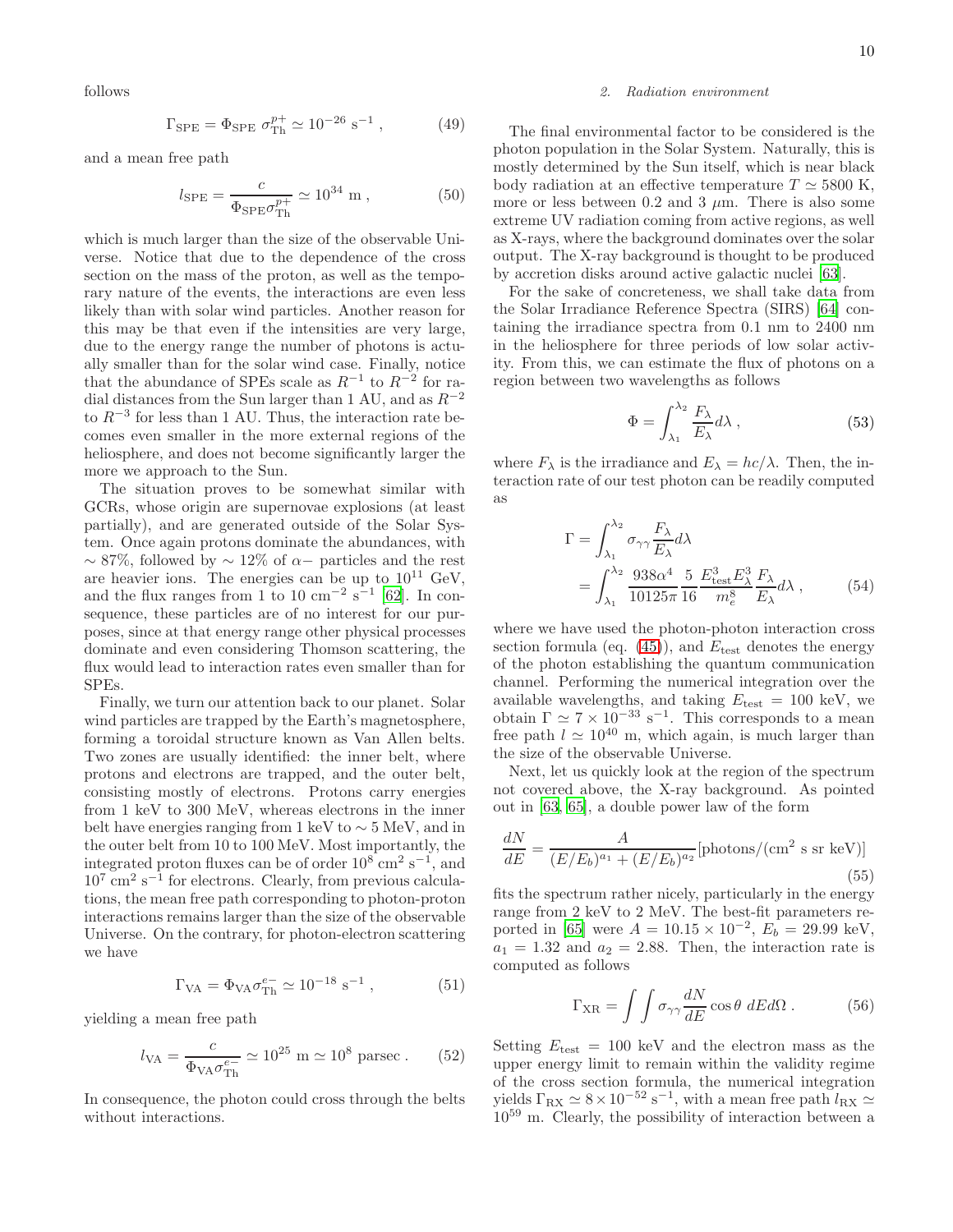photon in the X-ray range and the CXR is basically null. Furthermore, the situation is even better for test photons in the optical range, where for a typical energy of 10 eV, the mean free paths would increase by a factor of  $10^4$ .

A similar process can be followed for the optical band of the extragalactic background light (EBL), which consists of photons emitted by stars and other astrophysical objects during the cosmic history. The optical and near-IR bands there are dominated by direct stellar emission, whereas the far-IR is dominated by stellar radiation reprocessed by dust in the galaxies [\[66](#page-16-15), [67\]](#page-16-16). The spectral energy distribution of the optical band can be (crudely) approximated by a quadratic polynomial of the frequency in a logarithmic scale, i.e.,  $\ln(\nu I_{\nu}) \simeq c_0 + c_1 \ln \nu + c_2 \ln^2 \nu$ . <sup>[3](#page-10-0)</sup> Integrating this over the logarithm of the energy gives a brightness of 21 nW  $m^{-2}$  sr<sup>-1</sup>, which is close to the value reported in [\[68\]](#page-16-17) of 23 nW  $m^{-2}$  sr<sup>-1</sup> and well within observational uncertainties. This gives some credence to the interaction rates to be computed from this approximation. The interaction rates are thus given by

$$
\Gamma_{\rm Opt}^{\rm EBL} = \int_{\nu_1}^{\nu_2} \sigma_{\gamma\gamma} \frac{I_\nu}{E_\nu} d\nu , \qquad (57)
$$

where the integration was performed from  $\nu = 4 \times 10^4$ GHz to  $10^6$  GHz. Once again, setting  $E_{\text{test}} = 100 \text{ keV}$ , we obtain an interaction rate  $\Gamma \simeq 5 \times 10^{-44} \text{ s}^{-1}$ , with a mean free path  $l \approx 6 \times 10^{51}$  m. Notice that EBL radiation at these frequencies is subdominant inside the Solar System (which explains why the mean free path here is larger than the  $10^{40}$  m obtained from eq. [\(54\)](#page-9-0)), but can nevertheless dominate outside the heliosphere or in the interstellar medium. Similar results can be expected in the IR, where the total brightness is 24 nW  $m^{-2}$  sr<sup>-1</sup>. This, together with the lower cross sections  $\sigma_{\gamma\gamma}$  in the IR implies that the possibility of interactions with photons at these energies remains basically null.

## V. COMMUNICATION WITH AN UNKNOWN DISTANT CIVILIZATION THROUGH QUANTUM TELEPORTATION

### A. Signature of a quantum teleportation signal

Establishing contact with an unknown distant civilization would be challenging through any means of communication since no common language is shared. Thus, the receiving party will need to decipher any such message if it were received. There is also the question of how much information is the sender attempting to communicate.

Then, the most basic goal in establishing such a communication channel is to unambiguously convey to the receiver that the signal is coming from an intelligent source and for it not to be easily confused with any natural background sources. In this respect, quantum teleportation would have two correlated signals, and that alone would be indicative as being sent deliberately by an intelligent source. To make any further sense of such a signal would require a degree of guesswork. The sender would realize this and so would most likely repeatedly send the same message, so that the receiver had many opportunities to test it and make sense of it.

How exactly would a quantum teleportation signal appear at the receiving side? Any quantum channel (mediated by photons) would appear as a series of single photons, if they were qubits, or bunches of photons, if they were higher dimensional entangled states. For quantum teleportation, it would be two electromagnetic signals that arrive at the same time and from the same direction in the sky. The photon part of the shared entanglement for the simplest form of quantum teleportation, given in Section [II,](#page-2-1) would just appear as a monochromatic, unpolarized electromagnetic signal. For more complex forms of teleportation, it is possible there would be photons at different frequencies. Other than that, if observed classically, there would be no obvious correlation or structure to the signal. All the information in the entangled photons is encoded within their quantum state, in terms of their polarization quantum numbers and perhaps other observables such as frequency and angular momentum state. Thus, if one were not observing the signal properly as a quantum state, all the quantum information would simply be lost. The other signal would be the classical channel, and that would have more structure to it. For the simple example in Section [II,](#page-2-1) the classical channel only requires four different types of signals. For more complicated quantum teleportation protocols, this number may change, but nevertheless what would be observed at the receiving end would be some finite number of signals that are ranged over. If such a signal profile was found, this might suggest to the receiver that the joint two-signal transmission was an attempted quantum teleportation. In that case the receiver would know the other signal would be part of the shared entanglement and so try and measure it using proper techniques to treat its quantum properties.

The Bell states are maximally entangled states between two two-state systems. One could assume that these would be standard and understood by any advanced civilization. Thus if the receiver believed they were detecting a teleportation signal, the step they may take is to assume the photons in the quantum states are one part of a shared entangled Bell states, with the other being with the sender. In this case the receiver would not know what specific entangled Bell state they were receiving a part of. However there would be a choice of only four. Thus the receiver could simply guess and go through all possible combinations and see for which

<span id="page-10-0"></span><sup>&</sup>lt;sup>3</sup> For reference,  $I_{\nu}$  is the Planck intensity function for black body radiation. The constants are  $c_0 = -111.231$ ,  $c_1 = 15.2089$  and  $c_2 = -0.623$ , which gives a spectral energy distribution in units of nW m<sup>-2</sup> sr<sup>-1</sup> with  $\nu$  given in GHz.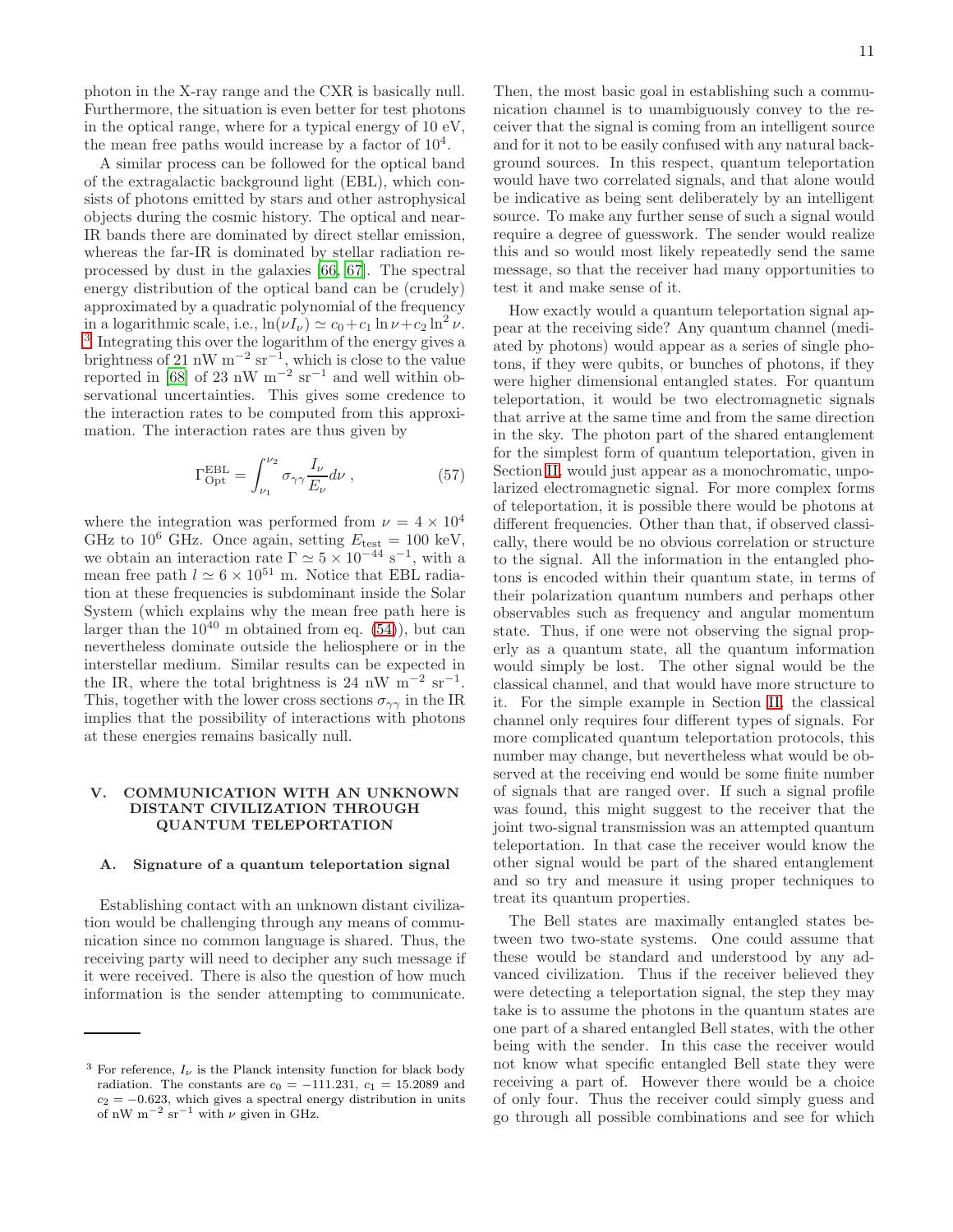the received signals made any sense. This is one reason why it would be important for the sender to send the exact same message repeatedly, so as to allow the receiving end to test each of the many repeated signals through this guesswork process until a outcome was attained that looked the most sensible.

Finally, notice that the example given in Section [II](#page-2-1) illustrates the teleportation of a single qubit state. This can be extended to teleportation of multi-particle and multiple degrees of freedom, thus allowing for more information to be communicated. As quantum teleportation is a linear operation on quantum states, in principle this should be extendable to multiple degrees of freedom. In practice, this poses challenges but progress is being made. The first step is to create higher dimensional entangled states by combining many two-dimensional qubit states or utilizing also other degrees of freedom. Simultaneous entanglement could be done between multiple degrees of freedom of a particle, which could mean entanglement involving polarization, orbital angular momentum, frequency, and wavenumber. There are developments in creating such states [\[69\]](#page-16-18), including in [\[70\]](#page-16-19) where quantum teleportation was shown for a composite quantum state of a single photon possessing both spin and angular momentum. Other examples of higher dimensional entanglement include utilizing orbital angular momentum to create a qutrit (three dimensional entanglement) [\[71\]](#page-16-20) and twelve dimensional state [\[72\]](#page-16-21). Orbital angular momentum has also been combined with a radial quantum number to create a entangled state above a hundred dimensions [\[73](#page-16-22)]. Multiparticle entangled states are also of interest, with a three–photon entangled state created in [\[74](#page-16-23)]. This is a developing area, but teleportation of multiple degrees beyond just one qubit is viable. Alongside this experimental progress, more sophisticated quantum teleportation protocols have developed with multi– qubit states. Teleporation protocols with three qubit Greenberger-Horne-Zeilinger (GHZ) states has been considered in [\[75,](#page-16-24) [76](#page-16-25)]. Higher qubit teleportation protocols also have been developed such as involving five qubits [\[77\]](#page-16-26) and N–quibits [\[78](#page-16-27)].

### B. Advantages to quantum teleportation protocols of communication

Beyond just providing an unambiguous indicator of an intelligent source sending the signal, a quantum teleported signal may also allow considerable information transfer, and this could be the main argument in favor of this communication mode. Communication with extraterrestrial intelligence (CETI) also known as exosemiotics is a field that examines types of communication signals to and from extraterrestrial intelligence [\[79\]](#page-16-28). Such studies have focused on classical communication and amongst other approaches considered mathematical and computational forms of communication. Quantum teleportation offers new modes of communication along these lines, possibly utilizing quantum computing or some type of quantum communication protocol.

Quantum teleportation allows for information transfer in a different way from classical communication, which has some beneficial consequences. An n−qubit wavefunction has  $2^n$  possible states. Thus a quantum wavefunction comprised on  $n$  qubits in principle could contain a linear combination of all these  $2<sup>n</sup>$  states. At the face of it, it would seem such a wavefunction could contain a huge amount of information. However recall that in quantum mechanics no information is acquired from the quantum state vector until a measurement is done, at which point the state vector collapses to one possible state and all other information in the state vector at that point is lost. A theorem by Holevo states that by communicating  $n$  qubits, one cannot transmit more than  $n$  bits of information [\[80](#page-16-29)]. Thus a direct use of teleportation for transferring of bits of information cannot enhance the amount of information transferred. However if the wavefunction of the received quantum channel remains unmeasured, it is possible it can be manipulated by particular quantum operators, and through such an operation a more significant use of the wavefunction for treating information can arise. This is precisely what researchers today are actively trying to understand in the field of quantum computing. One of the standard applications understood for quantum teleportation is for communication between quantum computers or different parts of a single quantum computer. Quantum teleportation allows for a quantum state to be transfered without losing its quantum coherence. Thus if a distant signal was in fact a quantum teleportation signal, rather than immediately measuring the quantum state, it may need to be received by a quantum computer. At present quantum computing is in a early developmental stage, but there are some indications of its potential to process information in certain cases far more efficiently than with classical computing [\[81\]](#page-16-30). These possibilities could be the very reasons why quantum teleportation offers the best approach for communication between civilizations separated at interstellar distances.

In the context of information processing, there are some examples where quantum computing has shown an advantage to classical computing. For example the Grover algorithm  $[82]$ , allows for the sorting of N items quantum mechanically in  $O(\sqrt{N})$  operations whereas classically it requires  $O(N)$  operations. Another example is the Shor algorithm [\[83](#page-16-32)] where quantum computing can factor an integer  $N$  in polynomial time in  $\ln N$ , which is exponentially faster than any classical factoring algorithm. There is also the concept of quantum supremacy, that certain problems quantum computers can solve which a classical computer in all practical terms can not. This is an active area of research with possible claims to success by researchers at Google [\[84](#page-16-33)] and at USTC [\[85–](#page-16-34)[87\]](#page-17-0).

From information theory it is known that the von Neumann entropy allows greater compression of quantum in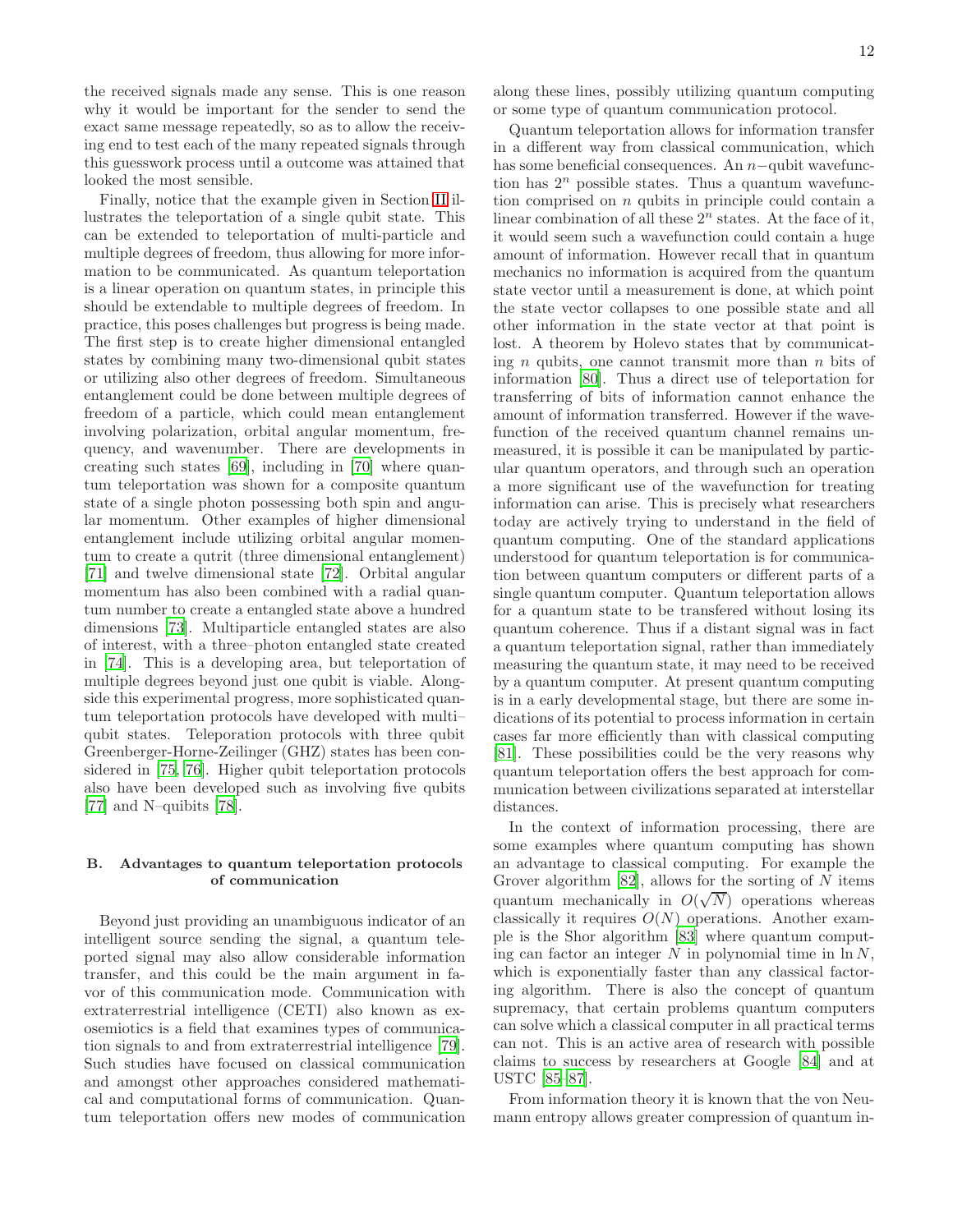formation than the Shannon entropy allows for classical information [\[88](#page-17-1)]. Although the technology to exploit this difference is yet to be developed, what is suggestive is that greater information compression may be possible in quantum versus classical communication. There are some known cases where communication using a quantum protocol has advantages to a classical protocol. For example, for certain communication complexity<sup>[4](#page-12-0)</sup> problems it has been shown that quantum communication can be exponentially faster to classical communication [\[91\]](#page-17-2). One-way communication complexity is a special case of this idea where the sender communicates a single message to the receiver, after which the receiver then computes the desired output. This would be the class of problems relevant to interstellar communication by an intelligent source. For certain mathematical models it has been shown that one-way communication complexity also is exponentially faster for a quantum protocol to any classical one [\[92,](#page-17-3) [93\]](#page-17-4). At present these ideas from quantum information theory alongside quantum communication are developing areas of study. However what already is understood is there are some quantum advantages and perhaps they can be utilized for communicating significant information more efficiently than by any classical method. That boost in efficiency would be very useful to two distant civilizations, where information exchange comes at a premium due to the long transmission time. Indeed, communication with a distant intelligent civilization would involve sending signals that may take years to reach their destination. Therefore, an advanced civilization may deem it is only worthwhile to make contact with a distant civilization if the communication mode is efficient and contains as much information as possible. With this in mind, quantum teleportation certainly offers some advantages.

Understanding the utility and potential of quantum information and how it can be processed in quantum computing is at the moment still a developing subject. At present there is no definitive process one can point to in quantum computing that would make it an attractive argument for quantum teleportation as the preferred communication approach between distant civilizations. For now it is simply a distinctively different alternative with its own specific advantages.

## VI. DISCUSSION

The program for the search for extraterrestrial intelligence (SETI) has focused on looking for "classical signals" in the radio and optical ranges, following the guidelines set by the seminal papers of Cocconi and Morrison

[\[94\]](#page-17-7), and Schwartz and Townes [\[95\]](#page-17-8). In [\[17\]](#page-15-1) a fundamental observation was made that photons in certain frequency bands can maintain quantum coherence over interstellar distances, opening the way for the proposal that quantum communication is possible. This paper has analyzed the different aspects to be considered in order to establish a quantum communication channel across interstellar distances, as well as the challenges of detecting and interpreting such signals. An integral part of this study has been the identification of the sources that can disrupt the quantum state of photons sent as part of the communication protocol.

By looking at the concept of Wigner rotation and focusing on a particular form of entanglement generation, we made the case that for photons, there would be no decoherence induced by gravitational fields. It must be emphasized that this is only the case for photons, as qubit implementations through the spin of electrons are expected to lose coherence due to a spin-curvature coupling. We have also strengthened our case by pointing out specific cases where the Wigner rotation angle is null under the influence of gravity, as shown in [\[16,](#page-15-0) [43\]](#page-15-25), as well as using other criteria proposed in [\[44](#page-15-26)], where the maximum time of gravitational influence on a photon that would allow to recover the message was proposed. We showed how this limit can be rather non-restrictive in comparison to the time scales required to propagate the communication process inside the galaxy.

We also reviewed some of the existing literature on the influence of gravitation on fidelity, which has been widely studied in the context of Earth-to-satellite communication. This was particularly useful to stress the difference between fidelity and decoherence. Indeed, fidelity quantifies the goodness of the communication channel, so the lack of decoherence is necessary but not sufficient for establishing a viable quantum channel. Notice that this statement is true for the kind of setup we looked at. For terrestrial communications, there are different ways to sidestep noise effects, like through qubit transduction [\[96](#page-17-9)] or by establishing a network of quantum repeaters [\[97\]](#page-17-10). However, in order to establish communication across astronomical distances, we have to at least expect decoherence not to be an issue since fidelity changes due to gravitational effects are certainly expected. In fact, for Gaussian pulses, as mentioned already, in the X-ray range one could expect a complete loss of fidelity already at low Earth orbits, whereas the quantum coherence remains intact. For other regions of the spectrum accessible for single-photon sources, like in the optical or near the UV, the loss of fidelity is not nearly as bad, with an estimated loss of 10% for distances similar to that between Proxima Centauri and the Solar System. For any of these cases, as we already discussed, in the event of minimal decoherence, the effects of fidelity loss from a gravitational field in principle could be mitigated. All things considered, it is clear the receiver end of the channel will need to infer many of the initial conditions of the signal in order to reconstruct the original message, but regardless of the

<span id="page-12-0"></span><sup>4</sup> Communication complexity is the idea of how many bits of information two parties need to exchange to solve a specified computational task [\[89](#page-17-5), [90](#page-17-6)].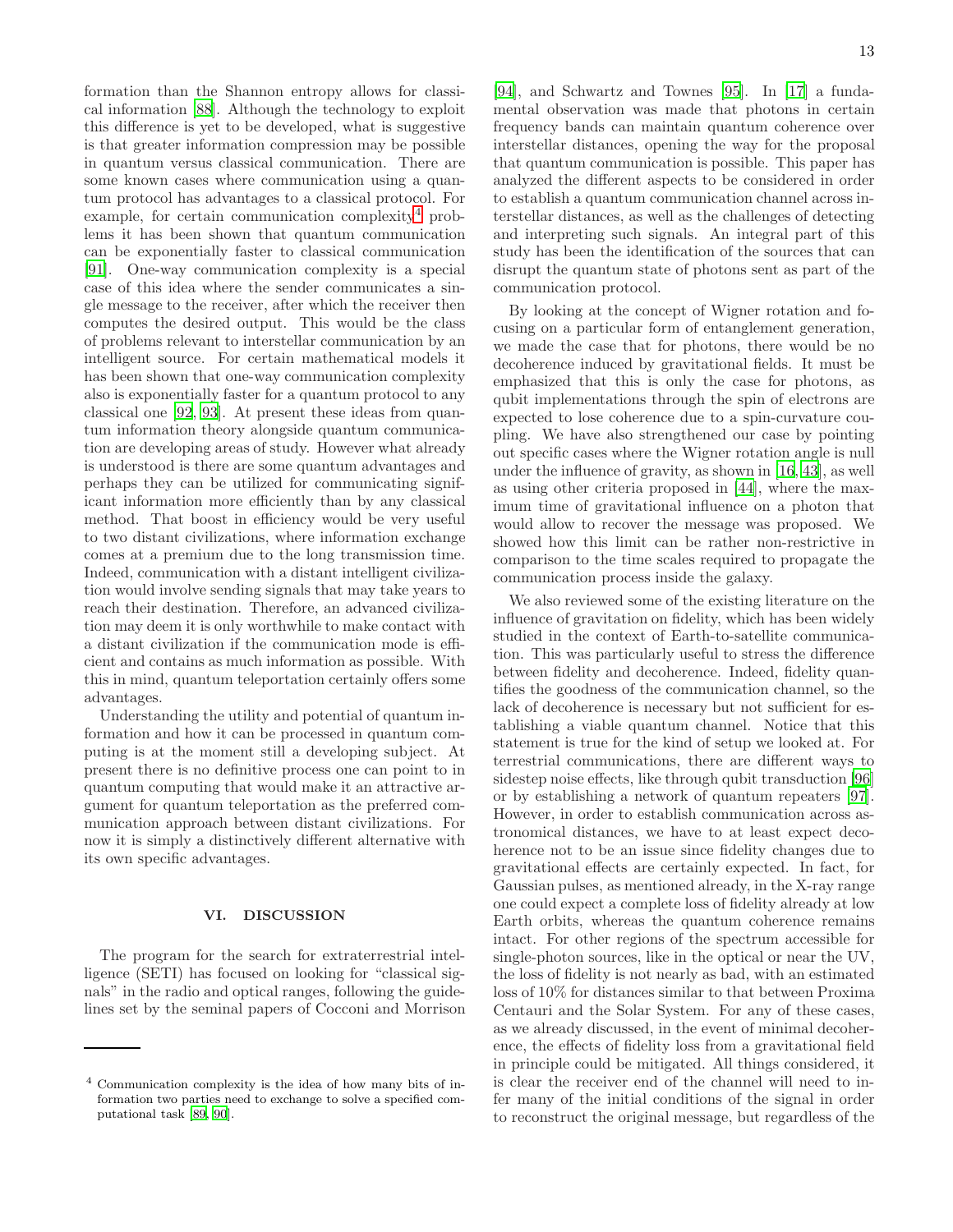plausibility of this process, they could at least in principle determine the quantum nature of the signal, thus the possibility of it emerging from an intelligent source.

Considering this, we have explored the potential sources of decoherence across the interstellar medium, where it has been shown before that X-rays (we restricted our study only to energies below the electron mass) have mean free paths long enough to even cross galactic distances without interactions, and the same applies for radiation at radio frequencies and up to the microwave region [\[17\]](#page-15-1). In this work we extended this analysis by looking at more local environments taking the heliosphere as an example. The mean free paths associated with interactions between the photon and particles emitted during solar winds, solar particle events, and galactic cosmic rays are at least larger than galactic scales, and sometimes larger than the observable Universe. The same result was found when looking at the particle content of the Van Allen belts of the Earth. Finally, we also checked the photon content in the heliosphere covering the entire solar spectrum in addition to the X-ray content from the cosmic background, leading to the same conclusions as before.

In light of these results, it is plausible that quantum communication mediated by photons could be established across interstellar distances, in particular for photons in the X-ray region below the electron mass. That is not to say that radio signals or in the optical range are out of the question, as they also show fairly large mean free paths. This is a remarkable result, since in principle one has to assume there is very little chance to observe such a quantum communication signal arriving from interstellar distance. Nevertheless this paper along with our previous ones [\[17,](#page-15-1) [18\]](#page-15-2) have demonstrated that such a signal can propagate through large interstellar distances without decoherence. As such, this is a viable signal for astronomy. In any case, dealing with the loss of fidelity, as low as it may be, is certainly one of the biggest challenges. From the technological side, photonic qubits are usually in the optic regime, as already mentioned. Nevertheless, it has been pointed out that X-rays are particularly appealing for quantum information purposes, as the detection efficiency is higher than for optical photons, are more robust, have more penetration power and better focusing capability, making them more suitable to be information carriers. It seems that the best way to generate such photons is through the <sup>57</sup>Fe isotope, which shows a magnetic dipole resonance at 14.4 keV and a linewidth of 4.7 neV [\[49](#page-15-29)[–51,](#page-16-0) [98\]](#page-17-11). Thus, almost by happenstance the X-ray region provides us the better capabilities for terrestrial and astronomical quantum communication applications.

In fact, the future potential of X-rays for classical communication is already recognized for space communication due to its improved beam collimation and greater information transfer, and is being tested with the NASA XCOM satellite experiment [\[99](#page-17-12)]. In a separate direction, entanglement with X-ray photons is a growing area of research interest [\[100](#page-17-13)[–103\]](#page-17-14). However, atmospheric absorption may require that signal receival would need to be space based. On the contrary, the atmosphere is transparent to radiation at optical wavelengths, as well as for wavelengths in the order of a centimeter. Observatories like ALMA can also conduct observations for wavelengths of the order of a millimeter, which may suggest that this is the way to go for Earth-based searches. In fact, radio astronomy observations require an array of antennas in order to attain angular resolutions that allow to resolve a single object. Thus, the signals captured by each antenna in the array need to be combined using interferometry [\[104\]](#page-17-15), and one could speculate that similar principles could be used in order to determine the quantum nature of a signal. Nevertheless, other technical difficulties like the need to amplify the signals using photomultiplier tubes may be insurmountable, since that process would effectively destroy the quantum state of the arriving photons. In that sense, X-rays may be the best alternative for interstellar quantum communication, although the optical band is also worth exploring in spite of the smaller mean free paths. In [\[105\]](#page-17-16), following on the observation in [\[17\]](#page-15-1) for intelligent quantum communication signals to be possible over interstellar distances, a series of tests using available technology were proposed to look for intelligent quantum signals. As such, these could mainly exploit optical wavelenghts for which, as already said, there is limited distance in the interstellar medium for quantum coherence of the photons to be maintained.

Next, we commented on some of the ways we could expect to identify a quantum signal coming from space, particularly from an intelligent civilization, and the advantages of establishing such a channel over classical communication. We have used quantum teleportation as a simple yet illustrative example to argue how it could be a likely choice for an extraterrestrial quantum signal. Naturally, there are other protocols of quantum communication, all of which take advantage of the properties of quantum entanglement, so the main ideas explored here can also be applied. Some of these protocols include quantum key distribution [\[5\]](#page-14-3), quantum secure direct communication, superdense coding [\[23](#page-15-30)], as well as variants of quantum teleportation such as remote state preparation.

In conclusion, taking into account the decoherence of photons from gravity and electromagnetic interactions in the interstellar and Solar System medium, we have found that a quantum communication signal can traverse vast distances, where interactions with the interstellar medium are far more likely. Our study has found that the distance a photon can propagate without noticeable decoherence in the X-ray band is up to 1 MPc in the interstellar medium, although it can be reduced to 100 pc for dense HII gas regions. Our conclusions concerning gravitational effects and local environments can also be extended to the optical and radio/microwave bands. Hence, interstellar extinction (scattering and absorption by dust and gas) would be the main decoherent factor of photons in the optical band. On the contrary, the inter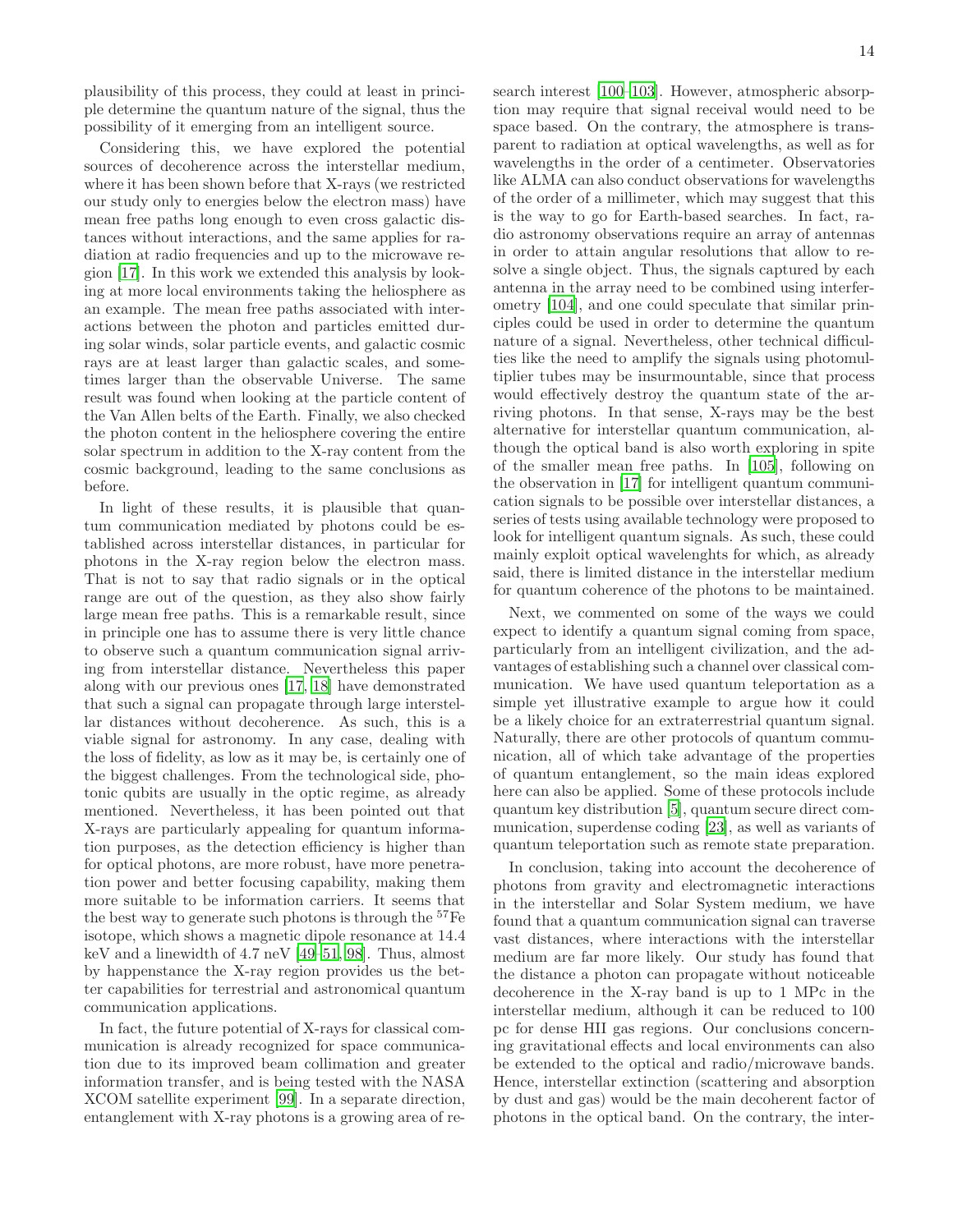stellar medium is quite transparent to radio/microwave photons, but there could be absorption corresponding to the 21 cm line, although this is more likely against a continuum radiation background. Then, photons in this band could also travel considerable distances before interacting (if at all). Notice that the Kepler space mission and other astronomical searches for Earth-like planets have identified tens of terrestrial planets in solar systems within just tens of parsecs distance from Earth [\[106\]](#page-17-17). Thus, many Earth-like planets are close enough for a quantum teleportation signal to reach without significant degradation.

Looking more broadly at quantum communication, one could ask why an extraterrestrial quantum teleported signal might be favored over any classical approach or other quantum communication protocols. The argument may be as simple as that is the available technology and it is less accessible to develop, for example, what might already be outdated radio communication apparatus (alien scientists may have the same funding challenges as their counterparts here on Earth). Another argument in favor of quantum teleportation over other quantum communication modes is that it would come as two related signals and could provide a better signature for detection. When measured in a classical way, a beam of quantum correlated photons sent on its own would lose any quantum aspect of the signal. Thus, receiving a dual signal may be more indicative to the receiver to properly analyze the incoming signal and look for its quantum features. If such features were found, it would remove any doubt that the signal emerged from an intelligent source. Moreover, more complex quantum teleportation protocols to the illustrative example in this paper could send multi-photon states, which themselves could be in quantum correlated states, including, for example, Bell states [\[77\]](#page-16-26). An advanced civilization attempting to achieve first contact with another civilization would want to send a signal that was readily identifiable, even universally understood. In the subject of quantum entanglement, the Bell states have achieved that status of being universally identifiable. Thus they offer a viable option for teleportation to an unknown civilization.

### ACKNOWLEDGMENTS

We wish to thank Alan Heavens and Yvonne Unruh for helpful information regarding the particle content in the Solar System. AB also thanks Michael Hippke for helpful discussions. AB is partially funded by STFC. JCF is supported by the Secretary of Higher Education, Science, Technology and Innovation of Ecuador (SENESCYT). For the purpose of open access, the authors have applied a Creative Commons Attribution (CC BY) licence to any Author Accepted Manuscript version arising from this submission.

- <span id="page-14-0"></span>[1] V. K. Mishra, *An introduction to quantum communication* (Momentum Press, 2016).
- <span id="page-14-1"></span>[2] M. A. Nielsen and I. L. Chuang, *Quantum Computation and Quantum Information: 10th Anniversary Edition* (Cambridge University Press, 2010).
- [3] G. Zeng, *Quantum private communication* (Springer, 2010).
- <span id="page-14-2"></span>[4] M. Krenn, M. Malik, T. Scheidl, R. Ursin, and A. Zeilinger, Quantum communication with photons, in *[Optics in Our Time](https://doi.org/10.1007/978-3-319-31903-2_18)*, edited by M. D. Al-Amri, M. El-Gomati, and M. S. Zubairy (Springer International Publishing, Cham, 2016) pp. 455–482.
- <span id="page-14-3"></span>[5] C. H. Bennett and G. Brassard, Quantum cryptography: Public key distribution and coin tossing, Proceedings of IEEE International Conference on Computers, Systems and Signal Processing , 175 (1984).
- [6] F. Grosshans and P. Grangier, Continuous variable quantum cryptography using coherent states, Physical review letters 88, 057902 (2002).
- [7] K. Inoue, E. Waks, and Y. Yamamoto, Differentialphase-shift quantum key distribution using coherent light, Physical Review A 68, 022317 (2003).
- <span id="page-14-4"></span>[8] T. Sasaki, Y. Yamamoto, and M. Koashi, Practical quantum key distribution protocol without monitoring signal disturbance, Nature 509, 475 (2014).
- <span id="page-14-5"></span>[9] J. Bourgoin, E. Meyer-Scott, B. L. Higgins, B. Helou, C. Erven, H. Huebel, B. Kumar, D. Hudson, I. D'Souza, R. Girard, *et al.*, A comprehensive design and performance analysis of low Earth orbit satellite quantum

communication, New Journal of Physics 15, 023006 (2013).

- <span id="page-14-6"></span>[10] J. Yin, J.-G. Ren, H. Lu, Y. Cao, H.-L. Yong, Y.-P. Wu, C. Liu, S.-K. Liao, F. Zhou, Y. Jiang, *et al.*, Quantum teleportation and entanglement distribution over 100 kilometre free-space channels, Nature 488, 185 (2012).
- [11] J. Yin, Y. Cao, S.-B. Liu, G.-S. Pan, J.-H. Wang, T. Yang, Z.-P. Zhang, F.-M. Yang, Y.-A. Chen, C.- Z. Peng, *et al.*, Experimental quasi-single-photon transmission from satellite to earth, Optics express 21, 20032 (2013).
- [12] A. Carrasco-Casado, H. Kunimori, H. Takenaka, T. Kubo-Oka, M. Akioka, T. Fuse, Y. Koyama, D. Kolev, Y. Munemasa, and M. Toyoshima, Leo-toground polarization measurements aiming for space qkd using small optical transponder (sota), Optics express 24, 12254 (2016).
- [13] S.-K. Liao, W.-Q. Cai, W.-Y. Liu, L. Zhang, Y. Li, J.-G. Ren, J. Yin, Q. Shen, Y. Cao, Z.-P. Li, *et al.*, Satelliteto-ground quantum key distribution, Nature 549, 43 (2017).
- <span id="page-14-7"></span>[14] J. Yin, Y. Cao, Y.-H. Li, S.-K. Liao, L. Zhang, J.-G. Ren, W.-Q. Cai, W.-Y. Liu, B. Li, H. Dai, *et al.*, Satellite-based entanglement distribution over 1200 kilometers, Science 356, 1140 (2017).
- <span id="page-14-8"></span>[15] H. Noh, P. M. Alsing, D. Ahn, W. A. Miller, and N. Park, Quantum mechanical rotation of a photon polarization by Earth's gravitational field, npj Quantum Information 7, 1 (2021).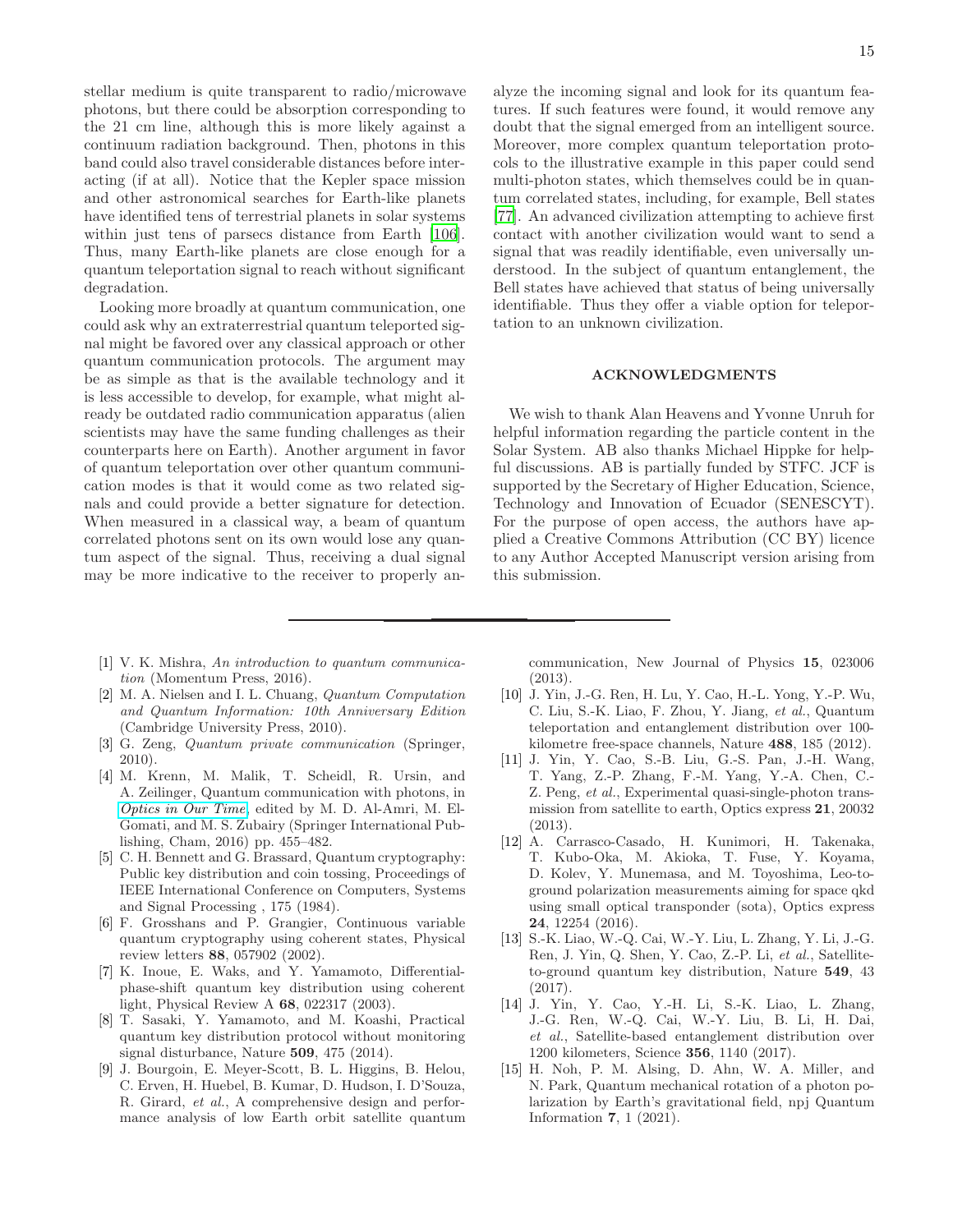- <span id="page-15-0"></span>[16] J. Kohlrus, J. Louko, I. Fuentes, and D. E. Bruschi, Wigner phase of photonic helicity states in the spacetime of the Earth, arXiv preprint (2018), [arXiv:1810.10502 \[quant-ph\].](https://arxiv.org/abs/1810.10502)
- <span id="page-15-1"></span>[17] A. Berera, Quantum coherence to interstellar distances, Phys. Rev. D 102[, 063005 \(2020\),](https://doi.org/10.1103/PhysRevD.102.063005) [arXiv:2009.00356 \[hep-ph\].](https://arxiv.org/abs/2009.00356)
- <span id="page-15-2"></span>[18] A. Berera, S. Brahma, R. Brandenberger, J. Calderón-Figueroa, and A. Heavens, Quantum coherence of photons to cosmological distances, Phys. Rev. D **104**[, 063519 \(2021\),](https://doi.org/10.1103/PhysRevD.104.063519) [arXiv:2107.06914 \[hep-ph\].](https://arxiv.org/abs/2107.06914)
- <span id="page-15-3"></span>[19] A. Einstein, On a heuristic viewpoint concerning the production and transformation of light, Annalen der Physik 17, 132 (1905).
- <span id="page-15-4"></span>[20] P. A. M. Dirac, Quantum theory of emission and absorption of radiation, [Proc. Roy. Soc. Lond. A](https://doi.org/10.1098/rspa.1927.0039) 114, 243 (1927).
- <span id="page-15-5"></span>[21] L. Mandel and E. Wolf, *Optical Coherence and Quantum Optics* (Cambridge University Press, 1995); C. Cohen-Tannoudji, J. Dupont-Roc, and G. Grynberg, *Photons and Atoms: Introduction to Quantum Electrodynamics*, Wiley professional paperback series (Wiley, 1997).
- <span id="page-15-6"></span>[22] C. H. Bennett, G. Brassard, C. Crepeau, R. Jozsa, A. Peres, and W. K. Wootters, Teleporting an unknown quantum state via dual classical and Einstein-Podolsky-Rosen channels, [Phys. Rev. Lett.](https://doi.org/10.1103/PhysRevLett.70.1895) 70, 1895 (1993).
- <span id="page-15-30"></span>[23] C. H. Bennett and S. J. Wiesner, Communication via one-and two-particle operators on Einstein-Podolsky-Rosen states, Physical Review Letters 69, 2881 (1992).
- <span id="page-15-7"></span>[24] A. K. Ekert, Quantum cryptography and bell's theorem, in *Quantum Measurements in Optics* (Springer, 1992) pp. 413–418.
- <span id="page-15-8"></span> $[25]$  M. Zukowski, A. Zeilinger, M. A. Horne, and A. K. Ekert, "Event-ready-detectors" Bell experiment via entan-glement swapping, [Phys. Rev. Lett.](https://doi.org/10.1103/PhysRevLett.71.4287)  $71$ ,  $4287$  (1993).
- <span id="page-15-10"></span>[26] J. H. Shapiro, Architectures for long-distance quantum teleportation, New Journal of Physics 4, 47 (2002).
- <span id="page-15-9"></span>[27] C. Clausen, F. Bussieres, A. Tiranov, H. Herrmann, C. Silberhorn, W. Sohler, M. Afzelius, and N. Gisin, A source of polarization-entangled photon pairs interfacing quantum memories with telecom photons, New Journal of Physics 16, 093058 (2014).
- <span id="page-15-11"></span>[28] I. Marcikic, H. De Riedmatten, W. Tittel, H. Zbinden, and N. Gisin, Long-distance teleportation of qubits at telecommunication wavelengths, Nature 421, 509 (2003).
- <span id="page-15-12"></span>[29] R. Ursin, T. Jennewein, M. Aspelmeyer, R. Kaltenbaek, M. Lindenthal, P. Walther, and A. Zeilinger, Quantum teleportation across the Danube, Nature 430, 849 (2004).
- <span id="page-15-13"></span>[30] D. Boschi, S. Branca, F. De Martini, L. Hardy, and S. Popescu, Experimental realization of teleporting an unknown pure quantum state via dual classical and Einstein-Podolsky-Rosen channels, Physical Review Letters 80, 1121 (1998).
- <span id="page-15-14"></span>[31] A. Fedrizzi, R. Ursin, T. Herbst, M. Nespoli, R. Prevedel, T. Scheidl, F. Tiefenbacher, T. Jennewein, and A. Zeilinger, High-fidelity transmission of entanglement over a high-loss free-space channel, Nature Physics 5, 389 (2009).
- <span id="page-15-15"></span>[32] D. Bouwmeester, J.-W. Pan, K. Mattle, M. Eibl, H. Weinfurter, and A. Zeilinger, Experimental quantum teleportation, Nature 390, 575 (1997).
- <span id="page-15-16"></span>[33] S. Pirandola, J. Eisert, C. Weedbrook, A. Furusawa, and S. L. Braunstein, Advances in quantum teleportation, Nature photonics 9, 641 (2015).
- <span id="page-15-17"></span>[34] E. P. Wigner, On Unitary Representations of the Inhomogeneous Lorentz Group, [Annals Math.](https://doi.org/10.2307/1968551) 40, 149 (1939).
- <span id="page-15-18"></span>[35] S. Weinberg, *The Quantum theory of fields. Vol. 1: Foundations* (Cambridge University Press, 2005).
- <span id="page-15-19"></span>[36] K. Sundermeyer, *[Symmetries in fundamental physics](https://doi.org/10.1007/978-94-007-7642-5)* (Springer, Cham, Switzerland, 2014).
- <span id="page-15-20"></span>[37] G. Costa and G. Fogli, *Symmetries and group theory in particle physics. An introduction to space-time and internal symmetries*, Vol. 823 (2012).
- <span id="page-15-21"></span>[38] P. Alsing and G. Stephenson Jr, The Wigner rotation for photons in an arbitrary gravitational field, arXiv preprint arXiv:0902.1399 (2009).
- <span id="page-15-22"></span>[39] H. Terashima and M. Ueda, Spin decoherence caused by spacetime curvature, J. Phys. A 38[, 2029 \(2005\),](https://doi.org/10.1088/0305-4470/38/9/013) [arXiv:quant-ph/0312064.](https://arxiv.org/abs/quant-ph/0312064)
- [40] B. Nasr Esfahani, M. Ahmadi, and F. Ahmadi, Fidelity of two-particle wave packets moving around the Schwarzschild spacetime, International Journal of Theoretical Physics 47, 3130 (2008).
- <span id="page-15-23"></span>[41] Y. Dai and Y. Shi, Kinematic spin decoherence of a wave packet in a gravitational field, [Int. J. Mod. Phys. D](https://doi.org/10.1142/S0218271819501049) 28, 1950104 (2019), [arXiv:1811.06947 \[gr-qc\].](https://arxiv.org/abs/1811.06947)
- <span id="page-15-24"></span>[42] B. N. Esfahani and S. Dehdashti, Gravitational spin entropy production, International Journal of Theoretical Physics 46, 1495 (2007).
- <span id="page-15-25"></span>[43] A. Brodutch, T. F. Demarie, and D. R. Terno, Photon polarization and geometric phase in general relativity, Physical Review D 84, 104043 (2011).
- <span id="page-15-26"></span>[44] Q. Exirifard, E. Culf, and E. Karimi, Towards Communication in a Curved Spacetime Geometry, [Commun. Phys.](https://doi.org/10.1038/s42005-021-00671-8) 4, 171 (2021), [arXiv:2009.04217 \[gr-qc\].](https://arxiv.org/abs/2009.04217)
- <span id="page-15-27"></span>[45] D. E. Bruschi, T. C. Ralph, I. Fuentes, T. Jennewein, and M. Razavi, Spacetime effects on satellite-based quantum communications, Phys. Rev. D **90**[, 045041 \(2014\),](https://doi.org/10.1103/PhysRevD.90.045041) [arXiv:1309.3088 \[quant-ph\].](https://arxiv.org/abs/1309.3088)
- [46] D. E. Bruschi, A. Datta, R. Ursin, T. C. Ralph, and I. Fuentes, Quantum estimation of the Schwarzschild spacetime parameters of the Earth, Phys. Rev. D 90[, 124001 \(2014\),](https://doi.org/10.1103/PhysRevD.90.124001) [arXiv:1409.0234 \[quant-ph\].](https://arxiv.org/abs/1409.0234)
- [47] J. Kohlrus, D. E. Bruschi, J. Louko, and I. Fuentes, Quantum communications and quantum metrology in the spacetime of a rotating planet, [EPJ Quant. Technol.](https://doi.org/10.1140/epjqt/s40507-017-0061-0) 4, 7 (2017), [arXiv:1511.04256 \[quant-ph\].](https://arxiv.org/abs/1511.04256)
- <span id="page-15-28"></span>[48] D. E. Bruschi, S. Chatzinotas, F. K. Wilhelm, and A. W. Schell, Spacetime effects on wavepackets of coherent light, Phys. Rev. D 104[, 085015 \(2021\),](https://doi.org/10.1103/PhysRevD.104.085015) [arXiv:2106.12424 \[quant-ph\].](https://arxiv.org/abs/2106.12424)
- <span id="page-15-29"></span>[49] F. Vagizov, V. Antonov, Y. Radeonychev, R. Shakhmuratov, and O. Kocharovskaya, Coherent control of the waveforms of recoilless  $\gamma$ -ray photons, Nature 508, 80 (2014).
- [50] K. P. Heeg, A. Kaldun, C. Strohm, P. Reiser, C. Ott, R. Subramanian, D. Lentrodt, J. Haber, H.-C. Wille, S. Goerttler, *et al.*, Spectral narrowing of x-ray pulses for precision spectroscopy with nuclear resonances, Sci-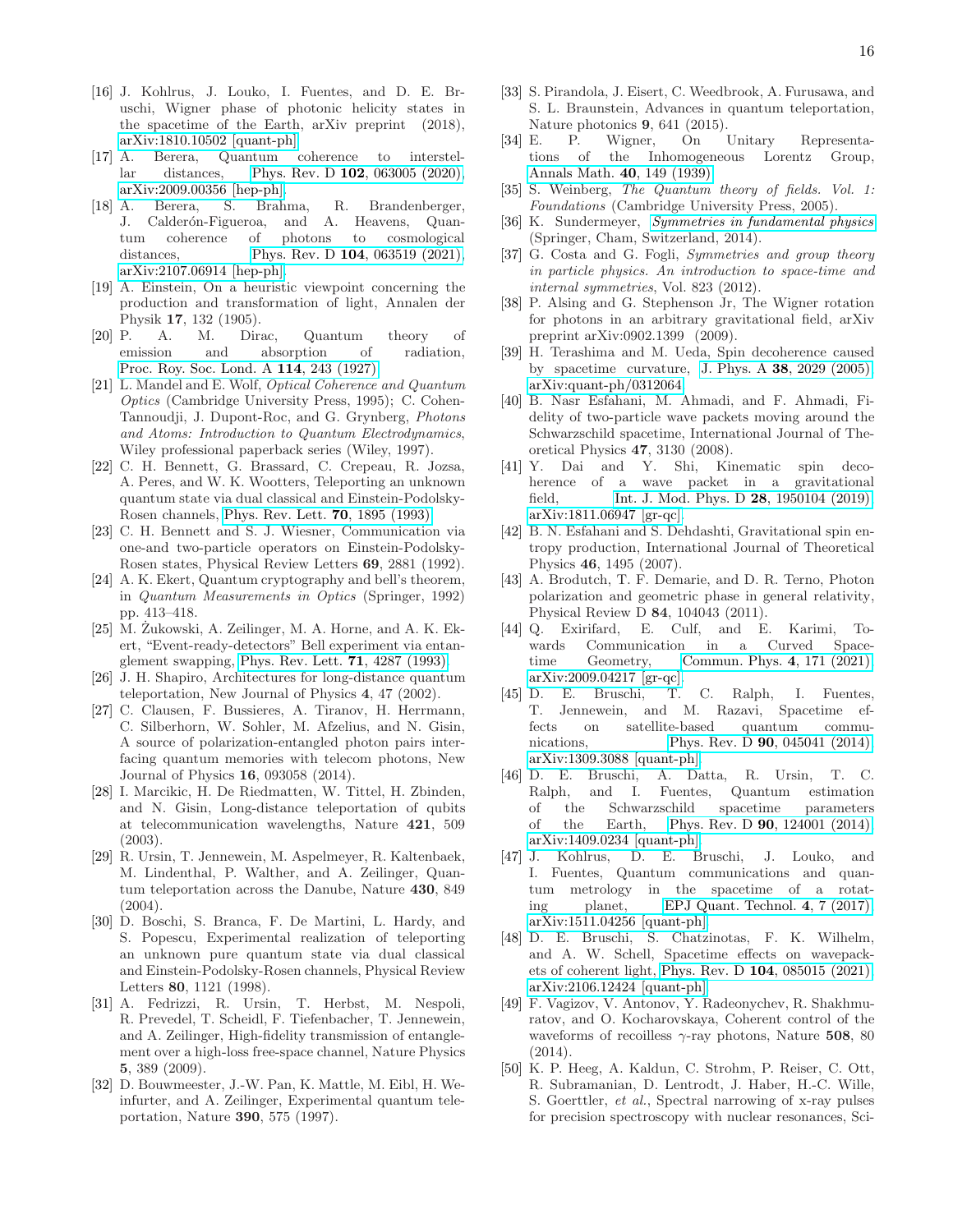ence 357, 375 (2017).

- <span id="page-16-0"></span>[51] J. Haber, X. Kong, C. Strohm, S. Willing, J. Gollwitzer, L. Bocklage, R. Rüffer, A. Pálffy, and R. Röhlsberger, Rabi oscillations of x-ray radiation between two nuclear ensembles, Nature Photonics 11, 720 (2017).
- <span id="page-16-1"></span>[52] F. Wolfgramm, Y. A. de Icaza Astiz, F. A. Beduini, A. Cere, and M. W. Mitchell, Atom-resonant heralded single photons by interaction-free measurement, Physical Review Letters 106, 053602 (2011).
- <span id="page-16-2"></span>[53] K. J. Mack and D. H. Wesley, Primordial black holes in the Dark Ages: for future 21cm surveys, arXiv preprint (2008), [arXiv:0805.1531 \[astro-ph\].](https://arxiv.org/abs/0805.1531)
- <span id="page-16-3"></span>[54] M. D. Schwartz, *Quantum Field Theory and the Standard Model* (Cambridge University Press, 2013).
- <span id="page-16-4"></span>[55] R. Gould, Emission and absorption of radio waves in the galactic disk, Australian Journal of Physics 22, 189 (1969).
- <span id="page-16-5"></span>[56] S. Biswas, *Cosmic perspectives in space physics*, Vol. 242 (Springer Science & Business Media, 2013).
- <span id="page-16-6"></span>[57] R. Cruddace, F. Paresce, S. Bowyer, and M. Lampton, On the opacity of the interstellar medium to ultrasoft X-rays and extreme-ultraviolet radiation., The Astrophysical Journal 187, 497 (1974).
- <span id="page-16-7"></span>[58] B. T. Draine, *Physics of the interstellar and intergalactic medium*, Vol. 19 (Princeton University Press, 2010).
- <span id="page-16-8"></span>[59] A. Balogh, L. J. Lanzerotti, and S. T. Suess, *The heliosphere through the solar activity cycle* (Springer Science & Business Media, 2007).
- <span id="page-16-9"></span>[60] A. J. Hundhausen, The Solar Wind, in *Introduction to Space Physics* (Cambridge University Press, 1995) pp. 91–128.
- <span id="page-16-10"></span>[61] J. L. Barth, Space and atmospheric environments: from low earth orbits to deep space, in *Protection of materials and structures from space environment* (Springer, 2004) pp. 7–29.
- <span id="page-16-11"></span>[62] S. Bourdarie and M. Xapsos, The near-earth space radiation environment, IEEE transactions on nuclear science 55, 1810 (2008).
- <span id="page-16-12"></span>[63] R. Hill, K. W. Masui, and D. Scott, The spectrum of the universe, Applied Spectroscopy 72, 663 (2018).
- <span id="page-16-13"></span>[64] P. Chamberlin, T. Woods, D. Crotser, F. Eparvier, R. Hock, and D. Woodraska, New, higher resolution solar extreme ultraviolet (EUV) irradiance results for solar cycle minimum conditions on April 14, 2008, Geophys. Res. Lett 36 (2009).
- <span id="page-16-14"></span>[65] M. Ajello, J. Greiner, G. Sato, D. Willis, G. Kanbach, A. Strong, R. Diehl, G. Hasinger, N. Gehrels, C. Markwardt, *et al.*, Cosmic X-ray background and earth albedo spectra with Swift BAT, The Astrophysical Journal 689, 666 (2008).
- <span id="page-16-15"></span>[66] M. G. Hauser and E. Dwek, The cosmic infrared background: measurements and implications, Annual Review of Astronomy and Astrophysics 39, 249 (2001).
- <span id="page-16-16"></span>[67] K. Singh and P. Meintjes, Extragalactic background light models and GeV-TeV observation of blazars, NRIAG Journal of Astronomy and Geophysics 9, 309 (2020).
- <span id="page-16-17"></span>[68] H. Dole, G. Lagache, J.-L. Puget, K. I. Caputi, N. Fernandez-Conde, E. Le Floc'h, C. Papovich, P. G. Pérez-González, G. H. Rieke, and M. Blaylock, The cosmic infrared background resolved by Spitzer-Contributions of mid-infrared galaxies to the farinfrared background, Astronomy & Astrophysics 451,

417 (2006).

- <span id="page-16-18"></span>[69] F.-G. Deng, B.-C. Ren, and X.-H. Li, Quantum hyperentanglement and its applications in quantum information processing, Science bulletin 62, 46 (2017).
- <span id="page-16-19"></span>[70] X.-L. Wang, X.-D. Cai, Z.-E. Su, M.-C. Chen, D. Wu, L. Li, N.-L. Liu, C.-Y. Lu, and J.-W. Pan, Quantum teleportation of multiple degrees of freedom of a single photon, Nature 518, 516 (2015).
- <span id="page-16-20"></span>[71] A. Vaziri, G. Weihs, and A. Zeilinger, Experimental twophoton, three-dimensional entanglement for quantum communication, Physical Review Letters 89, 240401 (2002).
- <span id="page-16-21"></span>[72] A. C. Dada, J. Leach, G. S. Buller, M. J. Padgett, and E. Andersson, Experimental high-dimensional twophoton entanglement and violations of generalized Bell inequalities, Nature Physics 7, 677 (2011).
- <span id="page-16-22"></span>[73] M. Krenn, M. Huber, R. Fickler, R. Lapkiewicz, S. Ramelow, and A. Zeilinger, Generation and confirmation of a  $(100 \times 100)$ -dimensional entangled quantum system, Proceedings of the National Academy of Sciences 111, 6243 (2014).
- <span id="page-16-23"></span>[74] M. Malik, M. Erhard, M. Huber, M. Krenn, R. Fickler, and A. Zeilinger, Multi-photon entanglement in high dimensions, Nature Photonics 10, 248 (2016).
- <span id="page-16-24"></span>[75] S. Ghosh, G. Kar, A. Roy, D. Sarkar, and U. Sen, Entanglement teleportation through GHZ-class states, New Journal of Physics 4, 48 (2002).
- <span id="page-16-25"></span>[76] J.-L. Hsu, Y.-T. Chen, C.-W. Tsai, and T. Hwang, Quantum teleportation with remote rotation on a GHZ state, International Journal of Theoretical Physics 53, 1233 (2014).
- <span id="page-16-26"></span>[77] D. Saha and P. K. Panigrahi, N-qubit quantum teleportation, information splitting and superdense coding through the composite GHZ–Bell channel, Quantum Information Processing 11, 615 (2012).
- <span id="page-16-27"></span>[78] Y.-L. Liu, Z.-X. Man, and Y.-J. Xia, Quantum teleportation of an arbitrary N-qubit state via non-maximally entangled state, International Journal of Quantum Information 5, 673 (2007).
- <span id="page-16-28"></span>[79] M. L. Reed, Exosemiotics: an inter-disciplinary approach, Acta Astronautica 46, 719 (2000).
- <span id="page-16-29"></span>[80] A. S. Holevo, Bounds for the quantity of information transmitted by a quantum communication channel, Problemy Peredachi Informatsii 9, 3 (1973).
- <span id="page-16-30"></span>[81] S. Aaronson, The limits of quantum, Scientific American 298, 62 (2008).
- <span id="page-16-31"></span>[82] L. K. Grover, A fast quantum mechanical algorithm for database search, in *Proceedings of the twenty-eighth annual ACM symposium on Theory of computing* (1996) pp. 212–219.
- <span id="page-16-32"></span>[83] P. W. Shor, Polynomial-time algorithms for prime factorization and discrete logarithms on a quantum computer, SIAM review 41, 303 (1999).
- <span id="page-16-33"></span>[84] F. Arute, K. Arya, R. Babbush, D. Bacon, J. C. Bardin, R. Barends, R. Biswas, S. Boixo, F. G. Brandao, D. A. Buell, *et al.*, Quantum supremacy using a programmable superconducting processor, Nature 574, 505 (2019).
- <span id="page-16-34"></span>[85] H.-S. Zhong, H. Wang, Y.-H. Deng, M.-C. Chen, L.-C. Peng, Y.-H. Luo, J. Qin, D. Wu, X. Ding, Y. Hu, *et al.*, Quantum computational advantage using photons, Science 370, 1460 (2020).
- [86] H.-S. Zhong, Y.-H. Deng, J. Qin, H. Wang, M.-C. Chen, L.-C. Peng, Y.-H. Luo, D. Wu, S.-Q. Gong,